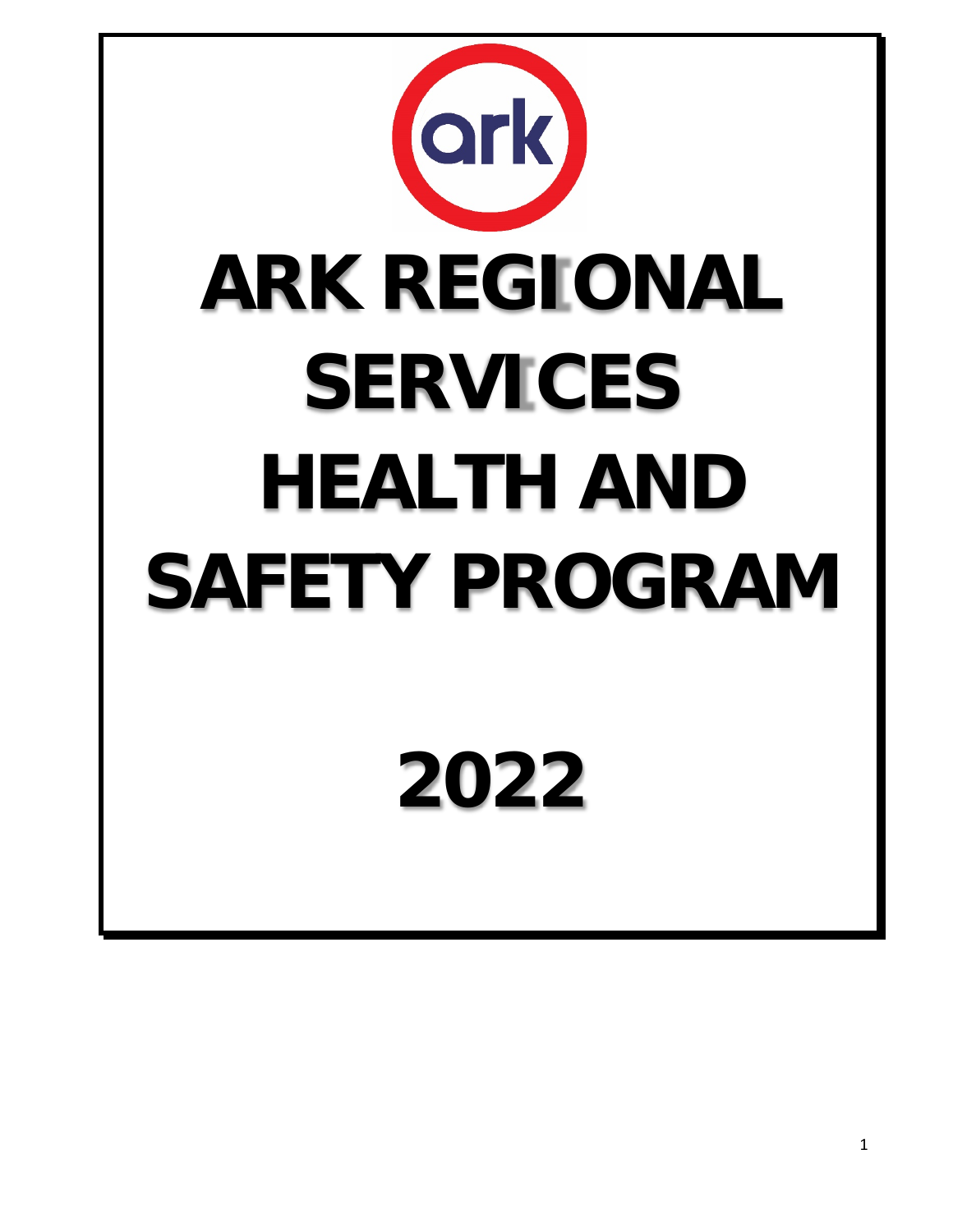# Contents

| $\mathbf{L}$ |  |
|--------------|--|
| II.          |  |
| III.         |  |
| IV.          |  |
| $V_{\cdot}$  |  |
| VI.          |  |
| VII.         |  |
| VIII.        |  |
| IX.          |  |
| <b>X.</b>    |  |
| XI.          |  |
| XII.         |  |
| XIII.        |  |
| XIV.         |  |
| XV.          |  |
| XVI.         |  |
| XVII.        |  |
| XVIII.       |  |
| XIX.         |  |
| XX.          |  |
| XXI.         |  |
| XXII.        |  |
|              |  |
|              |  |
|              |  |
|              |  |
|              |  |
|              |  |
|              |  |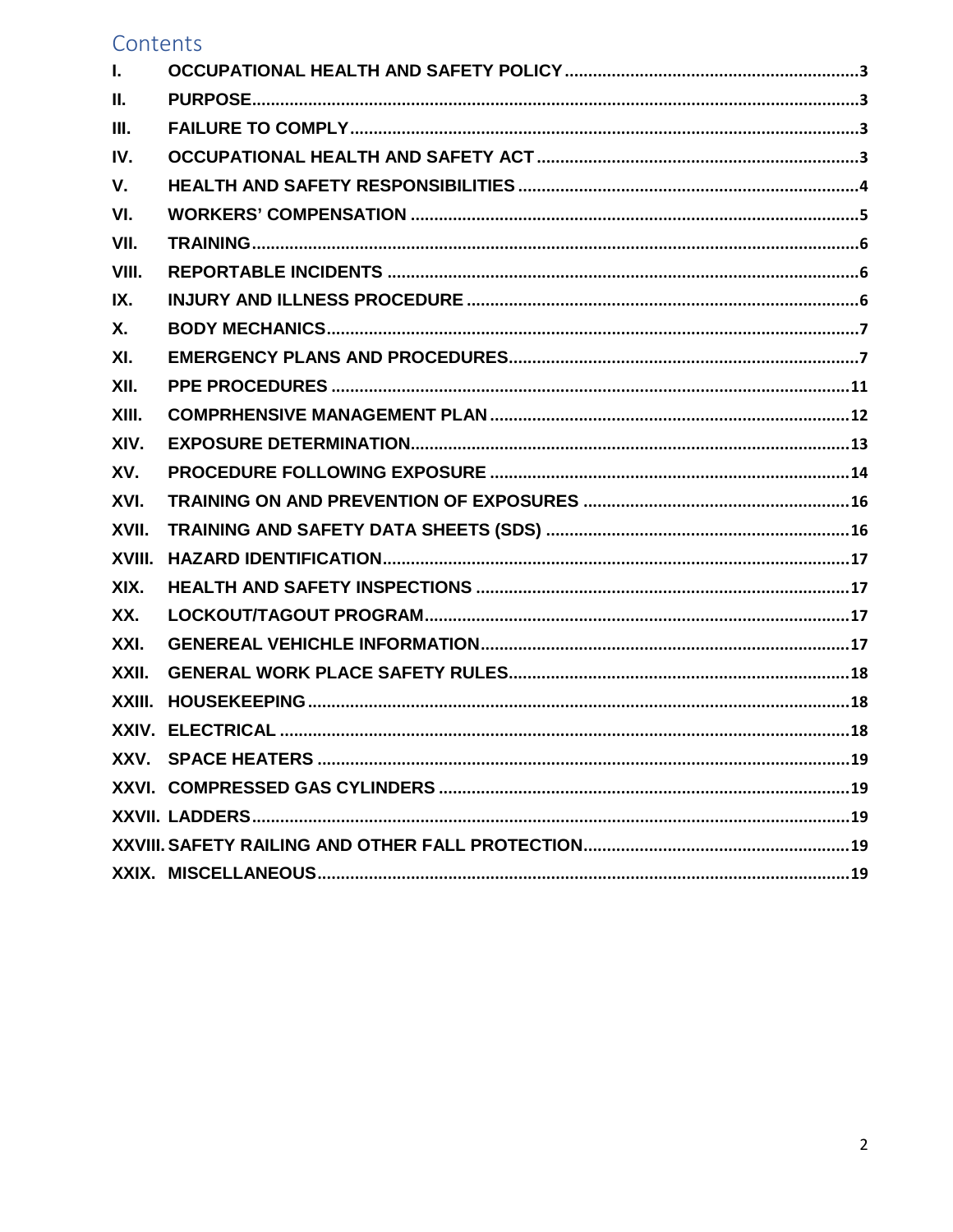# <span id="page-2-0"></span>**I. OCCUPATIONAL HEALTH AND SAFETY POLICY**

You have been selected to be part of a team that is committed to providing opportunities for people with intellectual disabilities to live, learn, work, and play in their community. You play an important role in the lives of the people for whom you provide support.

The health and safety of the people receiving services from Ark Regional Services, as well as our staff and visitors to our facilities, is paramount. It is essential that all clients, staff, and leaders of Ark Regional Services comply with the safety policies and procedures outlined in this manual. It is critical that every one of us is committed to ensuring a safe, healthy7, and accident-free workplace.

Leaders, supervisors, staff, and clients must demonstrate a positive attitude and safety awareness by identifying unsafe and hazardous situations, attending trainings and safety meetings, and maintaining all safety standards.

Safety is a top priority of this organization! Become familiar with our safety program so that you and the people we support are able to enjoy life to its fullest.

Bob Sell President and CEO January 1, 2022

### <span id="page-2-1"></span>**II. PURPOSE**

a) It is the policy and top priority of Ark Regional Services to provide an accident-free and comfortable work environment by eliminating recognized hazards from the work place. Our health and safety program have been developed to assure compliance with federal, state, and local regulations with particular emphasis on the Wyoming Occupational Health and Safety Rules and Regulations that apply to our operation.

### <span id="page-2-2"></span>**III. FAILURE TO COMPLY**

a) Compliance with the health and safety program is taken very seriously. Failure to comply is sufficient grounds for disciplinary action up to and including termination of employment. These policies are an integral part of Ark's personnel policies.

### <span id="page-2-3"></span>**IV. OCCUPATIONAL HEALTH AND SAFETY ACT**

#### a) **Provisions**

- i) The Wyoming Occupational Health and Safety Act became effective January 1, 1974. It provides that every employer engaged in business in the state of Wyoming shall:
	- (1) Comply with occupational health and safety standards and rules, regulations, and orders pursuant to the Act that are applicable to company business and operations.
	- (2) Furnish to each employee a place of employment free from recognized hazards that are causing or likely to cause death or serious physical harm.
	- (3) Comply with, and require all employees to comply with, occupational health and safety standards, and regulations under the Act, which are applicable to their actions.
	- (4) Encourage employees to contact their immediate supervisor for information that will help them understand their responsibilities under the Act.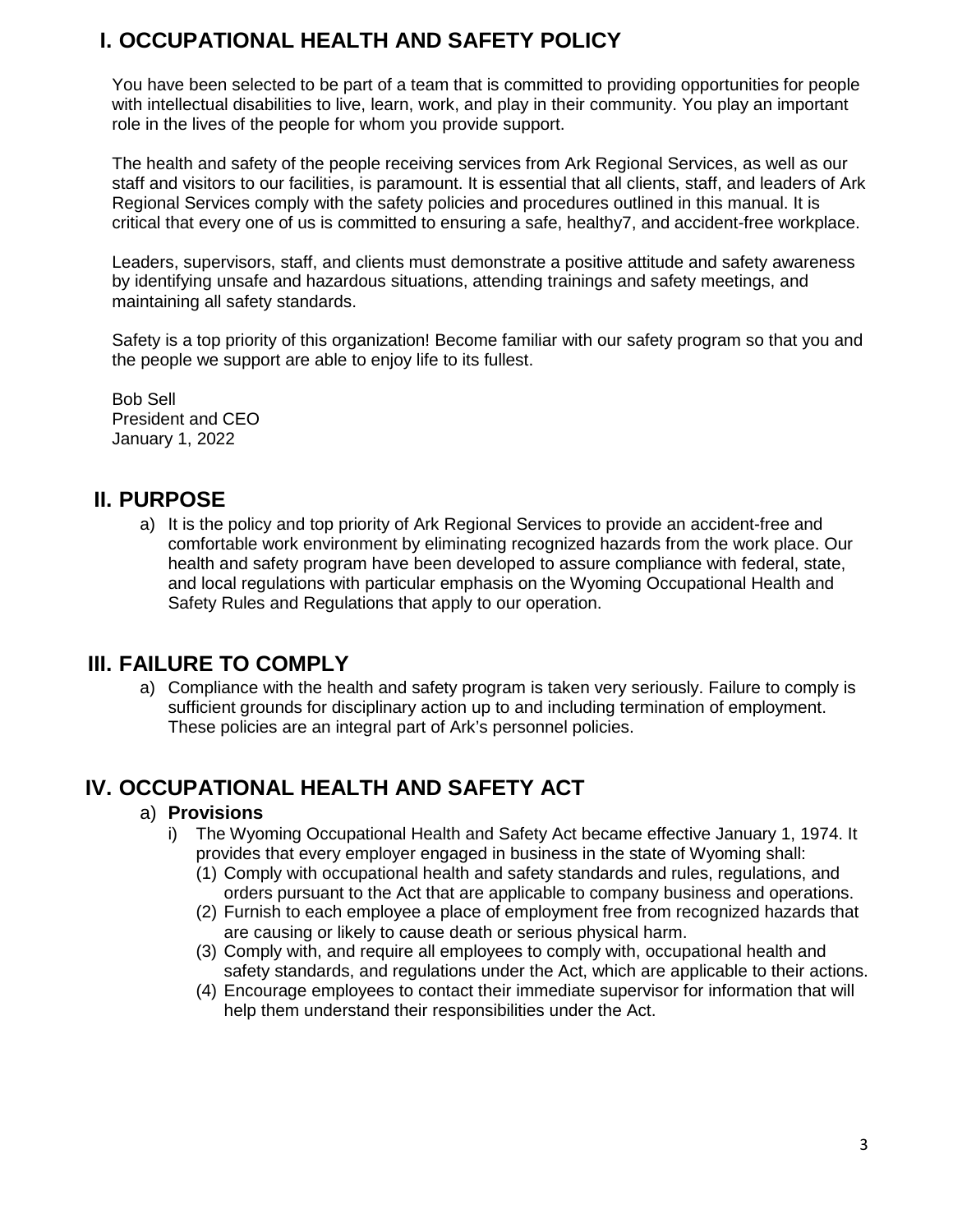# <span id="page-3-0"></span>**V. HEALTH AND SAFETY RESPONSIBILITIES**

a) The goal of Ark Regional Services is to protect employees from injury while working for the organization. This must receive top priority from everyone. Duties and responsibilities of all personnel under our health and safety program are as follows:

### i) **Safety Committee Chair and Safety Committee**

- (1) Provides all levels of management the services and technical advice needed for proper administration of the health and safety program.
- (2) Develops programs and technical guidance to identify and remove physical, chemical, and biological hazards from facilities, operations, and sites.
- (3) Assists management and supervisors in the health and safety training of employees.
- (4) Recommends programs and activities that will develop and maintain incentives for and motivation of employees' health and safety.
- (5) Maintains the state health and safety poster, emergency telephone numbers, and other notices required by Wyoming Workers' Safety. Ensures this information is posted in places where employees can see them on the job.
- (6) Develops and maintains accident and incident investigation and reporting procedures and systems.
- (7) Reviews accident reports and safety drills at the monthly Safety Committee meeting.
- (8) Maintains accident reports, departmental monthly safety trainings, internal inspections, and safety drills for a minimum of 3 years.
- (9) Reviews and updates the Health and Safety Program annually.

### ii) **Area Supervisors**

- (1) Familiarizes themselves with health and safety regulations related to their area of responsibility.
- (2) Directs, implements, and coordinates health and safety program elements and activities within area of responsibility.
- (3) Requires all employees supervised to use individual protective equipment and safety devices.
- (4) Ensures that safety equipment is available, maintained, used and stored correctly.
- (5) Ensures that all persons within area of responsibility receive job safety and health training as required.
- (6) Ensures regular meetings with all employees are held.
- (7) Ensures that supervisors are aware of and comply with requirements for safe practices.
- (8) Conducts frequent and regular safety and health inspections of their work areas and ensures that no unsafe conditions exist in area of responsibility.
- (9) Acts on reports of hazards or hazardous conditions reported to them by employees.
- (10) Reviews all accidents/incidents within area of responsibility and with supervisors and employees involved. The Safety Committee Chair and other management staff may assist in the review, as needed. Ensures accident reports forms are completed and submitted as appropriate. Ensures that corrective action is taken immediately to eliminate the cause of the accident.
- (11) Requires all subcontractors and subcontractor personnel working within Ark's facilities to comply with health and safety programs.
- (12) Maintains copies of all applicable programs and Wyoming workers' safety forms in the work area, in accordance with the company practice policy. Examples include the health and safety program, safety data sheets, and the blood borne pathogen/exposure packets.
- (13) May be asked to investigate accidents/incidents, as appropriate, with the safety committee chair and management staff, obtains all pertinent data, completes and submits the appropriate reports, and initiates/takes corrective action.
- iii) **Human Resources Manager**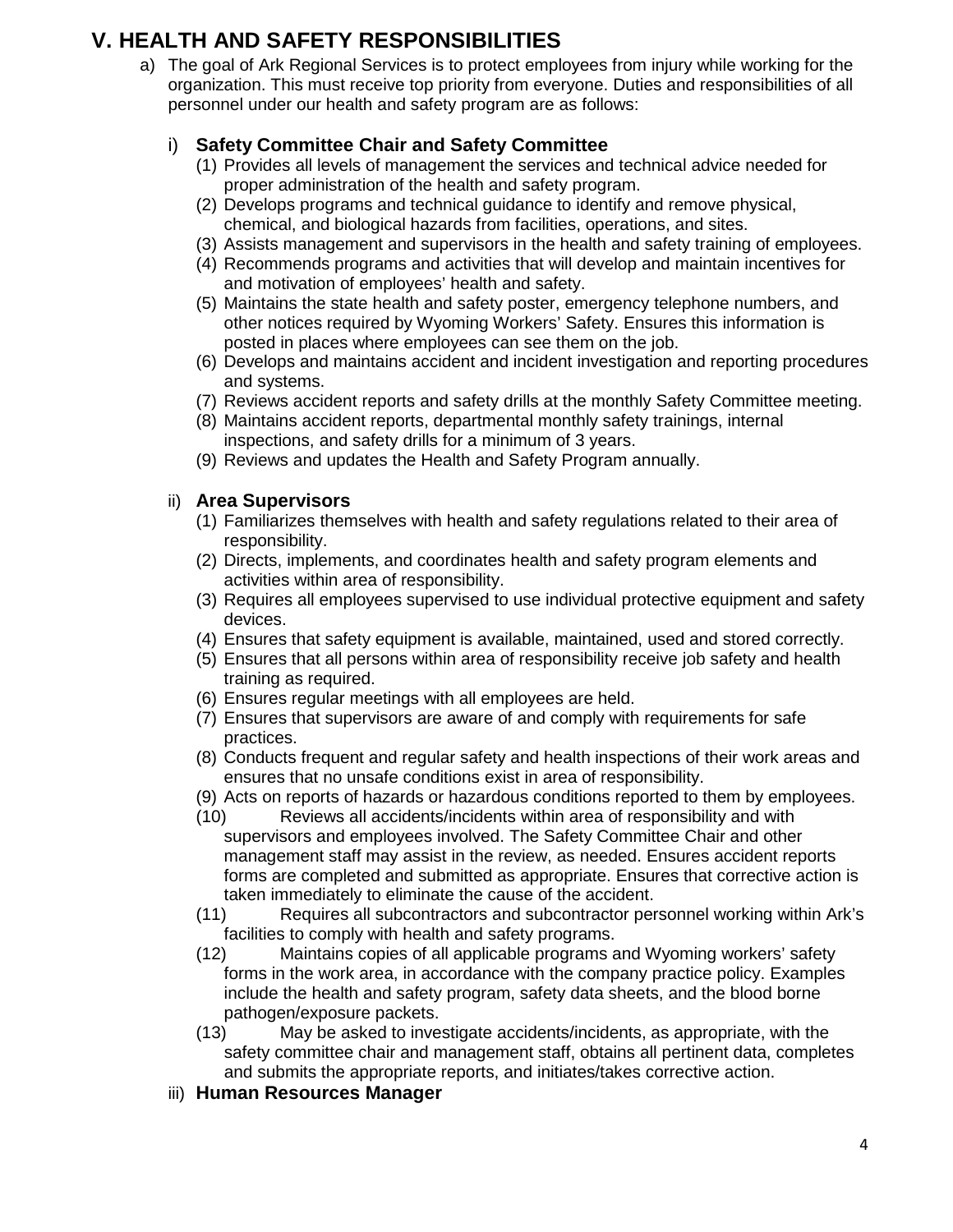- (1) Ensures the Wyoming Workers' Safety and Compensation Division Report of Occupational Injury or Disease and the OSHA form 300 Injury and Illness Logs are complete.
- (2) Ensures that employee's Reports of Occupational Injury or Disease report is filed with Wyoming Workforce Development within 10 days of employee's notification of an occupational injury or disease.
- (3) Facilitates all paperwork associated with employee personal injury/accidents and maintains permanent record of company files.
- (4) Maintains all medical records, evaluations, and exposure monitoring records for the term of employment PLUS a period of 30 years.
- (5) The Human Resources Department will maintain all employee training records for a minimum of 3 years.

#### iv) **All Employees**

- (1) Are familiar with and comply with proper health and safety practices.
- (2) Use the required safety devices and proper personal protective equipment.
- (3) Notify supervisor immediately of unsafe conditions/acts, accidents, and injuries.
- (4) Take all necessary precautions to avoid injury to yourself and others while on the job.

### <span id="page-4-0"></span>**VI. WORKERS' COMPENSATION**

#### a) **Actions Taken/Follow-up on All Accidents/Injuries**

- i) Injured employees must report all accidents/injuries to their supervisor immediately (within 72 hours), who in turn will notify other appropriate officials, such as the Safety Committee Chair or the Human Resources Manager. All accidents/injuries will be reviewed as soon as possible by the Safety Committee Chair, supervisor, and other management officials to determine the facts and take corrective actions to prevent reoccurrence. Results of the review will be documented on the incident report form. Reportable incidents consist of fatalities, lost workday causes, and without lost workday causes requiring medical treatment. The President and CEO will be informed of the finding and recommendations of the review.
- ii) Report accidents that result in an occupation fatality or three or more hospitalized workers to Wyoming Workers' Safety at 307-777-7786 within 8 hours of occurrence.
- iii) Employees, within 10 days after notification to the employer, must complete the Worker Information section only of the Workers' Safety and Compensation Report of Occupational Injury or Disease forms.
- iv) The Human Resources Manager will provide the employee with a medical release form that will allow Ark to obtain medical records from the attending physician.
- v) The supervisor or Human Resources Manager will complete the Employer's Information section of the same report within 10 days of notification.
- vi) The Human Resources Manager will ensure that the Wyoming Workers' Safety and Compensation Division is notified as appropriate by filing the above report with Wyoming Workforce Development within 10 days.
- vii) The accident investigation should recommend the claim as compensable or as not compensable.
- viii) Injured employees will be entered into a modified job program, i.e. light duty, restricted duty, part time duty, when such is recommended by the attending physician, based on availability of such a position.

### b) **OSHA Form 300 Injury/Illness Log**

i) The OSHA Form 300 log of all recordable occupational injuries and illnesses is maintained at Ark Headquarters by the Human Resources Manager, who ensures the information from the initial accident report is posted onto the master form within 6 days after the accident has occurred. The summary section of the OSHA Form 300 must be posted at Ark Headquarters from February 1-April 30 of the following year.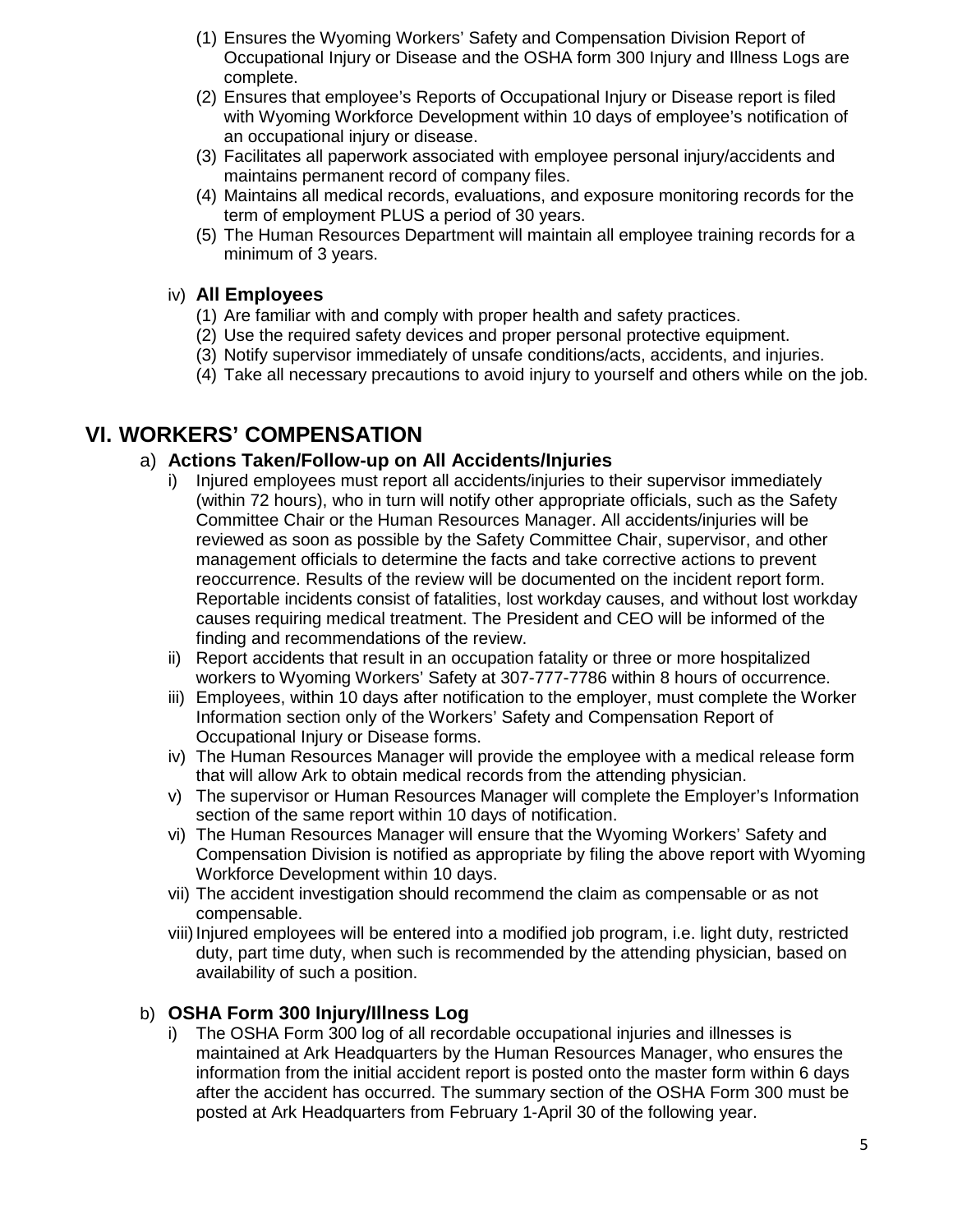# **VII. TRAINING**

- <span id="page-5-0"></span>a) Employees scheduled for any health and safety training will attend such training.
- b) New employees will attend New Employee Orientation, Medication Assistance, First Aid and CPR, and Mandt, if necessary, within 30 days of hire date, and will be provided with information covering the Ark health and safety policies, rules, and procedures. No employee will work alone with clients until orientation training is complete.
- c) Individual job/task training, include the applicable regulations/standards for their job, will be provided to all employees. Included in this training are recognition, avoidance, and prevention of unsafe conditions, area, and activities that require personal protective equipment, and how to use protective equipment.
- d) Regular on-going safety training sessions will be conducted to provide information and training on new equipment, new procedures, new chemicals, refresh/remedial training in specific areas, or to meet annual requirements.
- e) Training addressed above will be documented in the employee's personnel records and/or the safety training records.

# **HEALTH AND SAFETY PROGRAMS**

### <span id="page-5-1"></span>**VIII. REPORTABLE INCIDENTS**

- a) An incident is an occurrence which is not within the normal operations of the organization. This includes, but is not limited to:
	- i) Abuse, neglect, sexual assault, abandonment, medication errors, use of restraints, use of seclusion, injuries, communicable diseases, infection control, aggression or violent behavior, unauthorized possession of a weapon, unauthorized use and/or possession of legal or illegal substances, suicide or attempted suicide, overdose, exploitation, intimidation, police involvement, medical or behavioral admissions, and death.
	- ii) Staff should assess the situation and ensure safety to all involved, check for injuries, administer first aid or seek medical attention if needed, complete a GER for any client(s) involved and a blue staff incident report form for any staff involve, and review the incident with a supervisor and/or on-call.

# <span id="page-5-2"></span>**IX. INJURY AND ILLNESS PROCEDURE**

### a) **Minor Accident/Injury or Illness**

- i) In the event of a minor accident/injury, qualified staff should administer appropriate first aid.
- ii) In the event of minor illness, that person will be advised to stay home, or return home. Parents/providers/family of persons not residing in Ark's residential programs should be notified and arrangements made for transportation home.

### b) **Medical Emergencies**

- i) Any accident or injury that requires more than basic first aid should be considered a medical emergency. The injured party should be transported to a medical facility as soon as possible. If it is not safe for staff to transport or the person needs immediate care, call 911.
	- (1) Give all pertinent information to the 911 operator, stay with the person until emergency personnel arrive, and a staff person should accompany any person with an intellectual disability in the ambulance.
	- (2) Whether an accident/injury/illness constitutes a medical emergency can be subjective. **If you are not sure if you should call 911 or not, err on the side of caution and call 911.**
	- (3) All staff must know the physical address of their work area.
	- (4) The person served guardian and case manager must be notified, as soon as possible, by the appropriate staff person.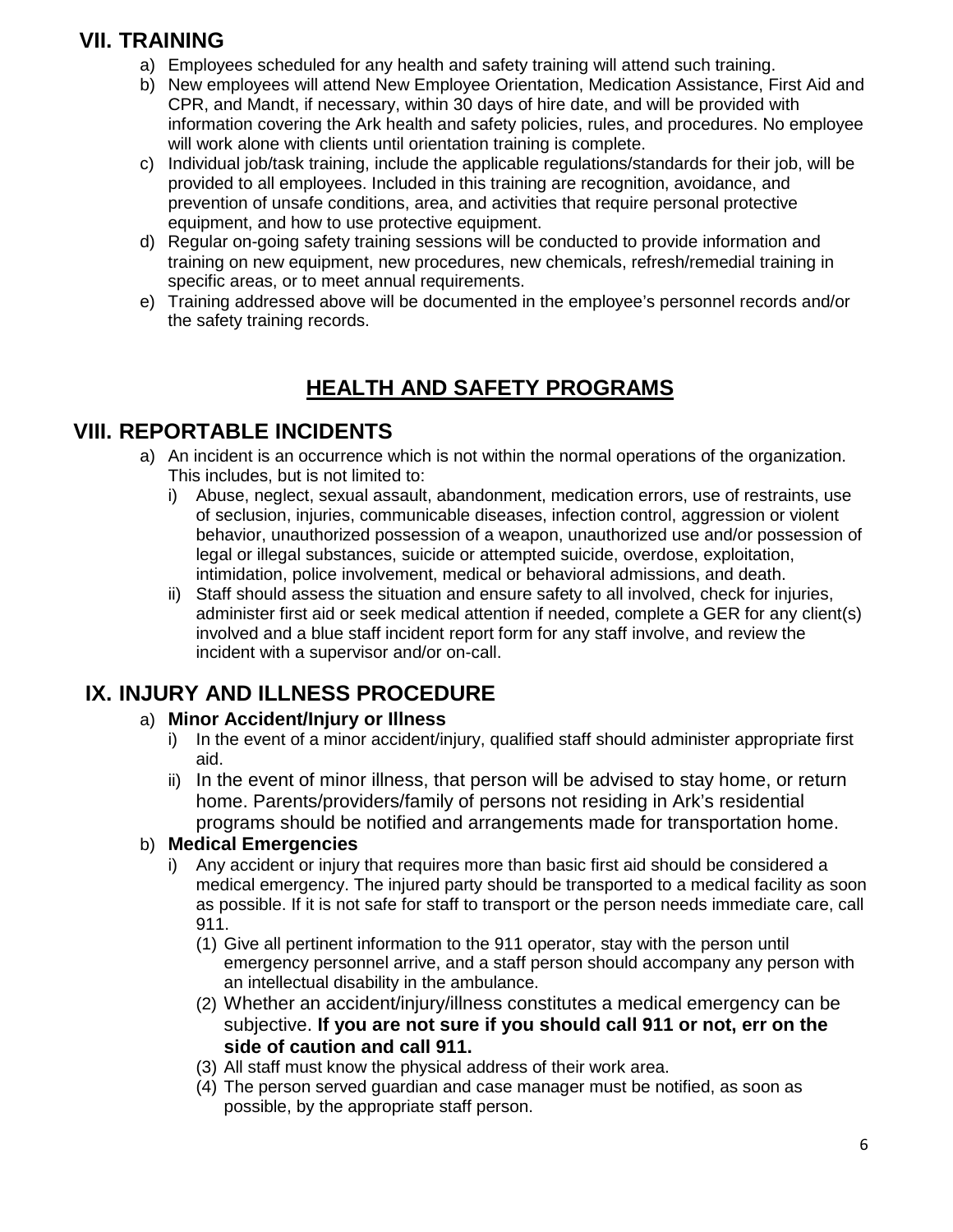### c) **Seizures**

- i) Every individual with a history of seizures has a specific protocol which can be found on Therap in the Protocol/Guidelines Schedule. Staff should be familiar with each person's protocol and report any variation to the person's primary care provider. If changes are needed to the protocol, they should be reported to your supervisor and Health Services.
- ii) Keep calm. You cannot stop a seizure once it has started. Let the seizure run its course.
- iii) Try to prevent the individual from striking their head or body against any hard, sharp, or hot objects, but do not otherwise interfere with their movements. If possible, move the objects not the person.
- iv) Observe and time the seizure. When the seizure is over and the person is resting, document the seizure time and characteristics on the person's seizure log in Therap. As well as documenting the seizure in a t-log.

### d) **Suicide Awareness**

- i) There is no single cause to suicide. It most often occurs when stressors exceed current coping abilities of someone. Conditions like depression, anxiety, and substance abuse problems, especially when unaddressed, can increase risk for suicide.
- ii) Some warning signs for suicide are: talking about killing themselves, stating there is no reason to live, withdrawing from activities, sleeping to much or too little, giving away prized possessions, agitation/anger, and anxiety.
- iii) What to do if you think someone is suicidal:
	- (1) Talk to the person in private, listen to their story, tell them you care about them, inform your supervisor and/or on-call as soon as possible.
- iv) National Suicide Prevention Lifeline: 1-800-273-8255 or text TALK to 741741.

# <span id="page-6-0"></span>**X. BODY MECHANICS**

- a) Body mechanics is about keeping your back safe and healthy throughout your life. The concepts are straight forward and involve creating healthy habits to protect your back from injury. Keep the following key points in mind:
	- i) Bring the object/person close to you.
	- ii) Bend at your knees, not your back.
	- iii) Keep your back straight, do not twist.
	- iv) Know your size and your limits-ask for help
- b) Remember that most back injuries happen over time and are not the result of a single accident.

# <span id="page-6-1"></span>**XI. EMERGENCY PLANS AND PROCEDURES**

### a) **Missing Person**

- i) The unexpected or unauthorized absence of an individual for more than 4 hours or the unexpected or unauthorized absence of any duration if there is a health and safety concern when a person is receiving waiver services.
	- (1) Staff Procedures
		- (a) Report the missing person to your supervisor and on-call as soon as it is discovered.
		- (b) Assist in the search of the missing person, if requested by your supervisor or oncall.
		- (c) Report the incident through a GER. It will also be reported to the Developmental Disabilities Section within 24 hours.

### b) **Medical or Behavioral Emergencies**

- i) A **medical emergency** occurs when someone needs more medical assistance than just basic first aid.
	- (1) Staff Procedures
		- (a) Call 911 and provide all necessary information.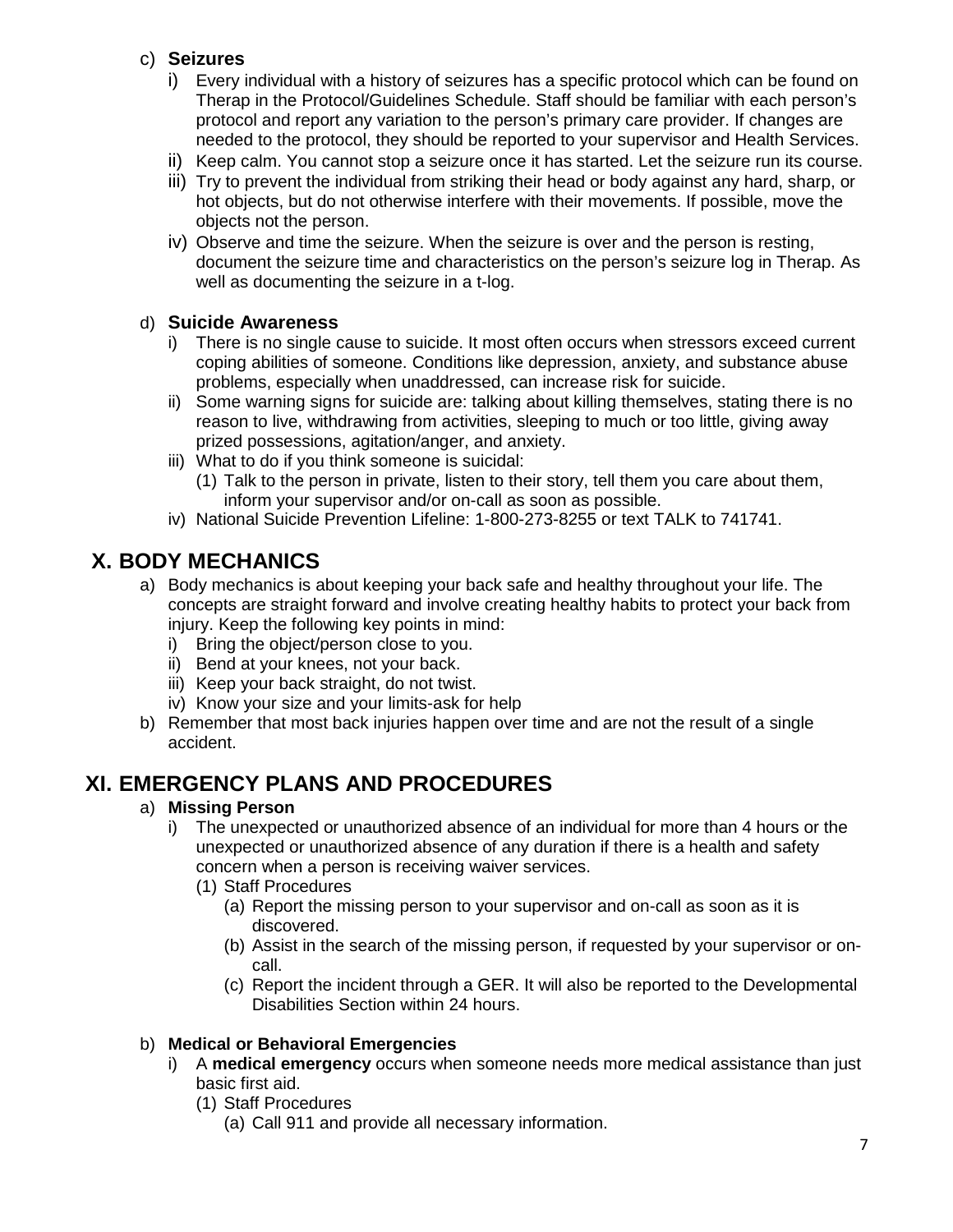- (b) If injured parties are transported to the hospital via ambulance, a staff person will accompany the person.
- (c) Notify your supervisor and on-call.
- (d) Report the incident through a GER. It will also be reported to the Developmental Disabilities Section within 24 hours.
- ii) A **behavioral emergency** occurs when a person is in crisis and keeping the person and others safe is vital.
	- (1) Staff Procedures
		- (a) Ensure the safety of the person and others. Assist others in leaving the area and observe the person to ensure safety.
		- (b) Call your supervisor and on-call for assistance.
		- (c) Report the incident through a GER. It will also be reported to the Developmental Disabilities Section within 24 hours.

### c) **Fire Emergencies**

#### i) **Building Fires**

- (1) Staff Procedures
	- (a) If a fire is detected or the fire alarms go off, assist people in evacuating the area and going to the pre-determined safe spot.
	- (b) Call 911 and notify your supervisor and on-call.
	- (c) People should remain at the safe spot until it is safe to return to the building or until they are transported to the evacuation spot.
	- (d) Report the incident through a GER.

#### ii) **Wildfires**

- (1) Staff Procedures
	- (a) Listen for radio and/or TV broadcasts for information on the wildfire. Information can also be found at<https://inciweb.nwcg.gov/state/52/>
	- (b) If evacuations are instated, assist people with gathering a bag with hygiene supplies, a few changes of clothing, medications, blanket, and pillow.
	- (c) Notify your supervisor and on-call as soon as possible.

#### d) **Carbon Monoxide Emergency**

- i) Staff Procedures
	- (1) If the carbon monoxide alarms goes off, assist people in evacuation the house or building and going to the pre-determined safe spot.
	- (2) Call 911 and notify your supervisor and on-call.
	- (3) People should remain at the safe spot until it is safe to return to the house or building or until they are transported to the evacuation spot.
	- (4) Report the incident through a GER.

#### e) **Utility Failures**

- i) Staff Procedures
	- (1) In the event of a utility failure, (electrical, natural gas, sewage, water, phone, etc,) locate emergency supplies and ensure the safety of all the persons in the area.
	- (2) If the utility failure is lengthy, supervisors will determine if people should relocate to a place with utilities.
		- (a) If people need to relocate have them pack a small bag with toiletries, medications, a few changes of clothing, and a blanket and pillow.

#### f) **Violent Situation**

- i) Staff Procedures
	- (1) If someone feels threatened by another person help them get indoors, ensure that their doors and windows are locked.
	- (2) Call 911 and notify your supervisor and on-call as soon as possible.
	- (3) Report the incident through a GER.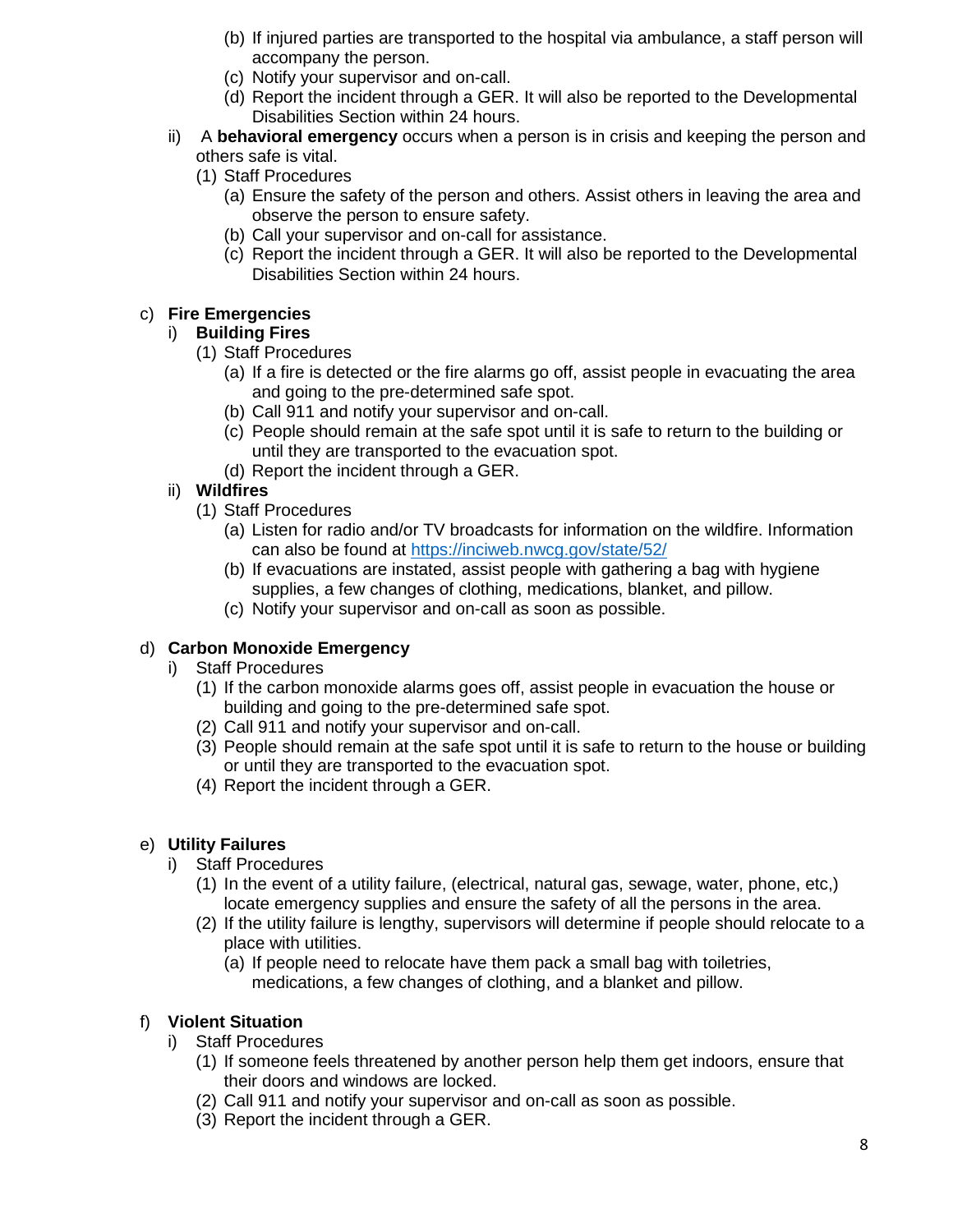#### g) **Bomb Threat**

- i) Staff Procedures
	- (1) If you are the person who received the threat, stay calm and listen carefully, do not hang up, even if the caller does. Gather as much information as you can from the caller.
	- (2) Notify a co-worker to call 911 from a safe location.
	- (3) Assist people in evacuating the area and going to the pre-determined safe spot.
	- (4) Notify your supervisor and on-call.
	- (5) People should remain at the safe spot until it is safe to return to the building or until they are transported to the evacuation spot.
- h) **Blizzards:** a blizzard is a storm which contains large amounts of snow or blowing snow, with winds in excess of 35 mph and visibilities of less than  $\frac{1}{4}$  of a mile for an extended period of time (at least 3 hours)
	- (1) Staff Procedures
		- (a) If you are indoors, stay where you are whenever possible
			- (i) Gather emergency supplies (flashlight and extra batteries, portable radio, etc.).
			- (ii) Check the heater.
		- (b) If on the road
			- (i) Dress for the weather (i.e. layers of clothing are more effective than single thick garments, mittens are warmer than gloves, head and ears should be covered).
			- (ii) Travel only in emergencies and in daylight and ensure the vehicle has a full tank of gas.
			- (iii) Tell people your destination, routes you are taking, and estimated time of arrival.
			- (iv) Use chains or snow tires if possible.
			- (v) If you are stuck, stay in the car and wait for help. Idle the vehicle 15 minutes every hour with the windows cracked for ventilation.
			- (vi) Stay tuned to the radio or other broadcasts for updates or call or visit Wyo Road for road conditions. 1-888-WYO-ROAD (996-7623) or [www.wyoroad.info](http://www.wyoroad.info/) or by calling 511 from a cell phone.
		- (c) If a blizzard is predicted during work hours, day programs will close.
			- (i) Staff Procedures
				- 1. Client Service Managers and Supervisors will ensure that clients get home safely and that the parents/guardians/providers for people that don't live in Ark's residential program are notified and arrangements are made for the clients to get home.
- i) **Tornados:** a tornado is a rapidly spinning funnel-shaped cloud extending from the base of a thunder cloud to the earth. They are most frequent from spring to fall and usually occur from noon to midnight, travelling from southwest to northeast. They usually pass quickly. A tornado watch means that a tornado may develop. A tornado warning means that a tornado has been detected and it notice to take shelter.
	- (1) Staff Procedures
		- (a) Go to the pre-determined safe spot in the house or building.
		- (b) If you are in a public building follow their directions and go the building shelter.
			- (i) If you are driving or in open country: move away from the tornados' path at a right angle or lie flat in the nearest ditch, with your hands shielding your head.
	- (2) Stay away from exterior windows.
	- (3) Stay in the pre-determined safe spot until the tornado warning has expired or until it is safe to leave the safe spot.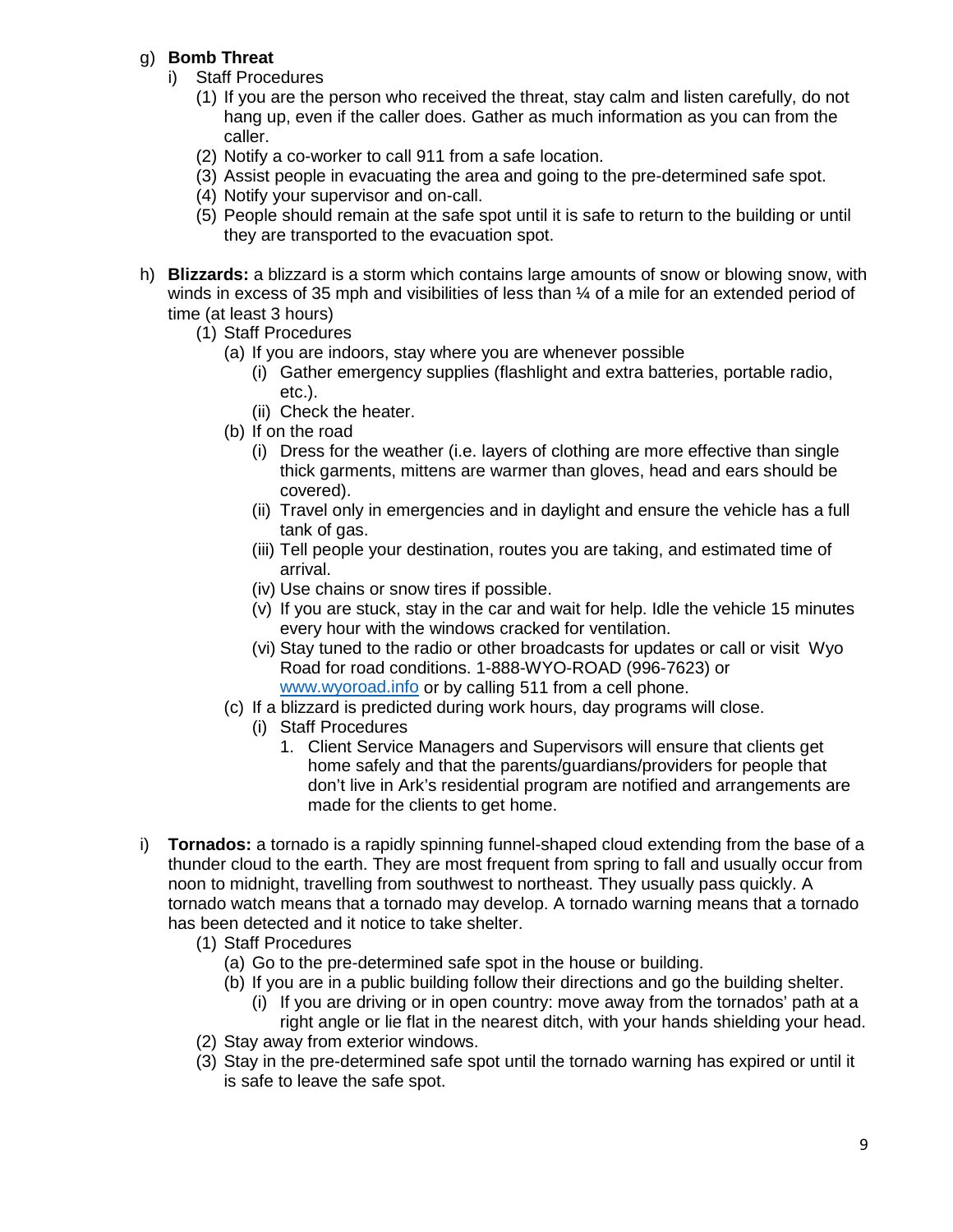- j) **Floods:** a flood is an overflowing of a large amount of water beyond its normal confines, especially over what is normally dry land. Each year, more deaths occur due to flooding than any other severe weather-related hazard.
	- (1) If flooding occurs, get to higher ground. Avoid areas that are subject to flooding such as: low spots, canyons, dips, washes, etc.
	- (2) Roads may be washed out under the flood water. **Never** attempt to drive or walk through a flooded area. **"Turn Around Don't Drown"** (NOAA National Weather Service campaign).
	- (3) Do not camp or park your vehicle along streams and washes, particularly during threating conditions.
- k) **Earthquakes:** an earthquake is a sudden and violent shaking of the ground, sometimes causing great destruction, as a result of movements within the earth's crust or volcanic action
	- (1) Staff Procedures
		- (a) If you are indoors, stay there. Get under and hold onto a desk, table, or stand against an interior wall. Stay clear of exterior walls, glass, heavy furniture, fireplaces, and appliances.
		- (b) If you are outdoors, get into the open. Stay clear of buildings, power lines, or anything else that could fall on you.
		- (c) If you are driving, move the car out of traffic and stop. Avoid parking under or on bridges or overpasses. Try to get clear of trees, light posts, signs, and power lines.
		- (d) If you are in mountainous areas, be aware of the potential for landslides. Likewise, if you are near the ocean, be aware that tsunamis are associated with large earthquakes. Get to high ground.
- l) **Thunderstorms:** a thunderstorm is a storm of heavy rain accompanied by lighting, thunder, wind, and sometimes hail. Thunderstorms occur when moist air near the ground becomes heated, especially in the summer, and rises, forming cumulonimbus clouds that produce precipitation.
	- (1) Staff Procedures
		- (a) Listen for radio and TV broadcasts of the latest weather bulletins.
		- (b) Thunderstorm rain may cause flash floods. Be careful where you take shelter.
		- (c) Lightning can be dangerous. Stay indoors and away from electrical appliances while the storm is overhead.
- m) **Vehicle Emergencies:** a vehicle emergency is any incident out of the ordinary while operating a vehicle. This could include: tire blowouts, breakdowns, accidents, winter conditions, etc. There are safety cards in each Ark owned vehicle with instructions on what do in each of these situations.
	- (1) Staff Procedures
		- (a) Review the safety cards periodically in order to become familiar with what to do in a vehicle emergency.
		- (b) Check each vehicle for current registration and insurance cards, safety cards, and first aid and spill kits.
		- (c) If you are in an accident you **must** do the following:
			- (i) Stop the vehicle at or near the accident scene and call 911 or the nonemergency police number to report the accident. Stay at the scene until police arrive and question everyone involved.
			- (ii) Give aid to any injured persons. Do not move an injured person unless there is a danger of anther accident or some other life-threatening situation.
			- (iii) Obtain a report from the responding police officer. Make sure you have all the following information: name and addresses of witnesses and all involved in the accident, the other driver's name, insurance information, make, model, and year of their vehicle, license plate number, and damage to their vehicle.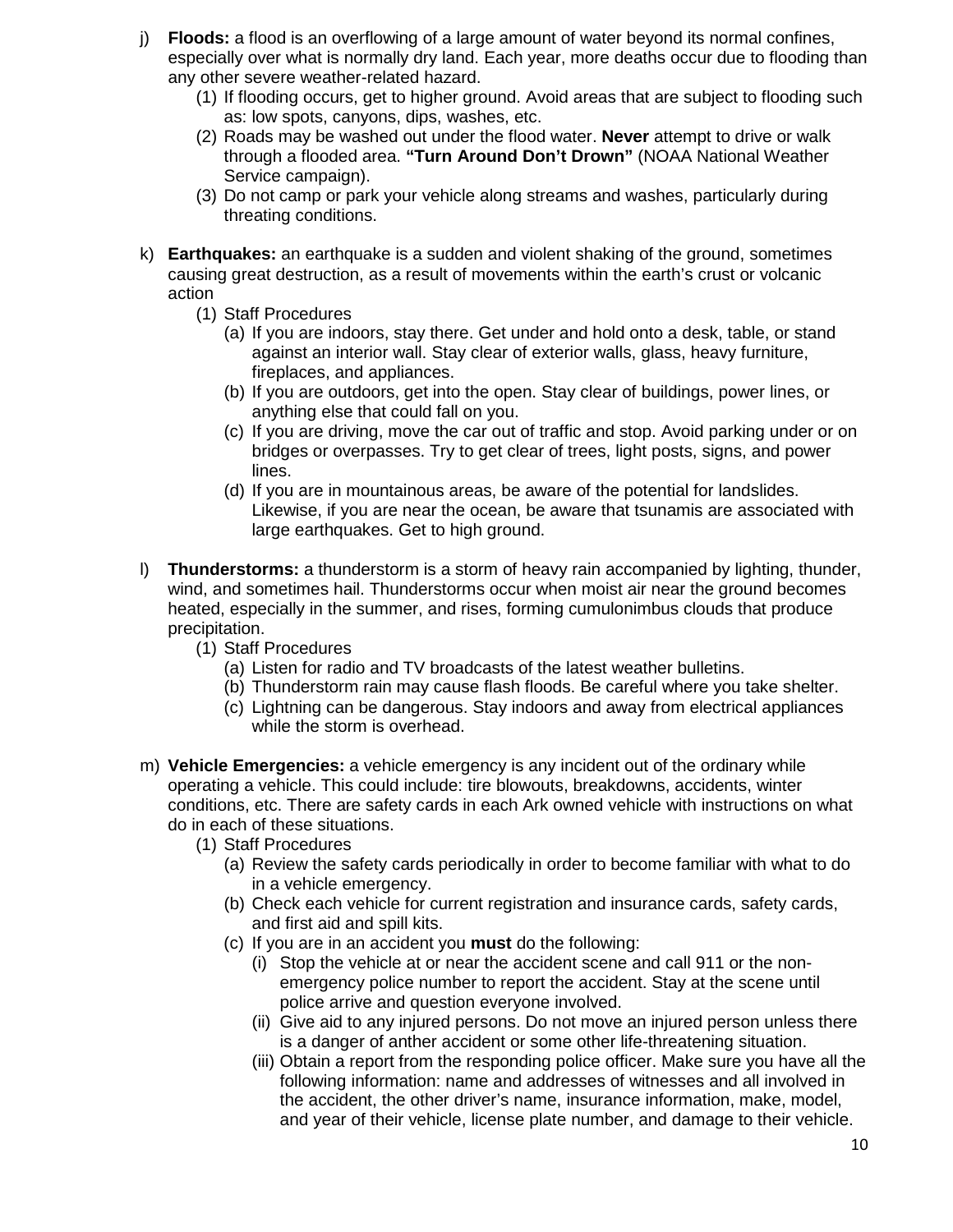- (iv) If you are driving an Ark vehicle contact the Vice President of Finance and turn in the police report and any other information as possible.
- (v) Inform your supervisor and on-call as soon as everyone is safe.
- (vi) Fill out a GER for any persons served that were involved in the accident and a blue staff incident report for yourself.

### **PERSONAL PROTECTIVE EQUIPMENT (PPE)**

### <span id="page-10-0"></span>**XII. PPE PROCEDURES**

- a) The Safety Committee Chair will identify sources of hazards by completing an annual review of the need for personal protective equipment (PPE). Accident and injury data (OSHA 300 Log, accident reports, Worker's Compensation injuries) will be considered and reviewed to assist and identify problems.
	- i) Each of the basic hazards will be reviewed and a determination made as to the type, level of risk, and seriousness of potential injury from each of the hazards found in the area. Consideration will be given to the possibility of exposure to several hazards at once.
- b) All personal protective equipment used at Ark will be provided without cost to the employee. Personal protective equipment will be chosen based on the anticipated exposure to blood or other potentially infectious materials. Personal protective equipment will be provided to employees at their work location(s) by their supervisor.
	- i) Supervisors will ensure that PPE which provides a level of protection greater than the minimum required and fits the employee properly will be selected.
	- ii) Hypoallergenic gloves, glove liners, powder-less gloves, or other similar alternatives shall be made readily accessible to those employees who indicate they are allergic to the gloves normally provided.
- c) All staff will receive training on the proper selection and use of PPE. At a minimum each employee must know:
	- i) When PPE is necessary.
	- ii) What PPE is necessary and which PPE has been selected for each process the employee operates.
	- iii) How to properly put on, take off, adjust and wear PPE.
	- iv) How to determine if PPE is no longer effective or is damaged and the limitation of the PPE.
	- v) How to get replacement PPE.
	- vi) How to properly care for, maintain, store and dispose of PPE.
	- vii) Retraining of employees is required whenever there changes in the workplace or types of PPE render the previous training obsolete, or if the employer observes inadequacies in an employees' knowledge or use of assigned PPE.
- d) Area Supervisors shall ensure that employees use appropriate PPE.
	- i) In instances where the employee temporarily and briefly declines to use PPE under rare and extraordinary circumstances, it will be the employee's professional judgment that in the specific instance its use would have prevented the delivery of healthcare or posed an increased hazard to the safety of the worker or co-worker. The supervisor should document the occurrence on an incident/accident report. When the employee makes this judgment, the circumstances shall be investigated by the Safety Committee and documented in order to determine whether or not changes can be instituted to prevent such occurrences in the future.
- e) Gloves shall be worn where it is reasonably anticipated that employees will have hand contact with blood, other potentially infectious materials, non-intact skin, and/or mucous membranes.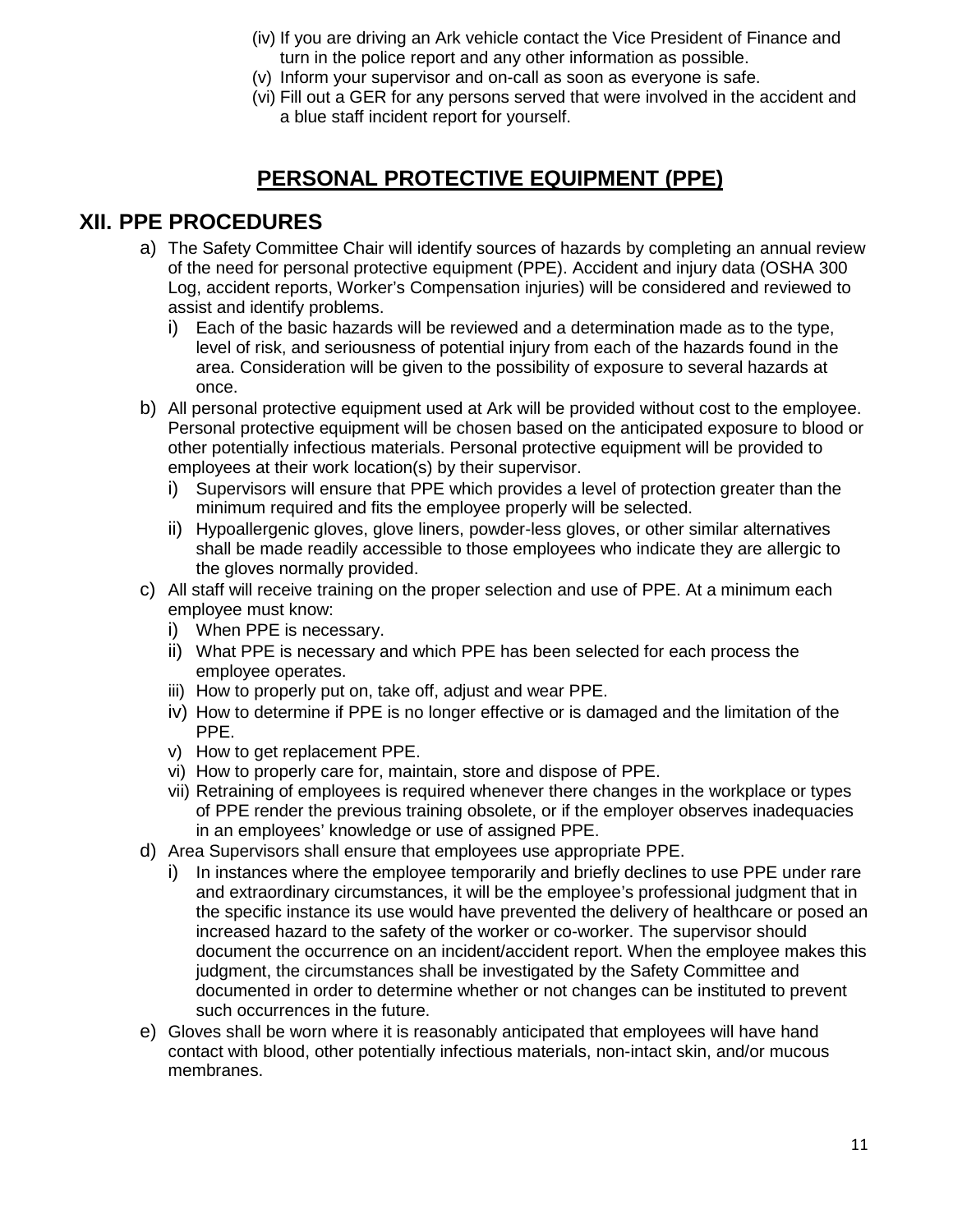- i) Disposable gloves used at Ark facilities are not to be washed or decontaminated for reuse. They are to be replaced as soon as practical when they become contaminated, if they are torn or punctured, or when their ability to function as a barrier is compromised.
- f) Face shields shall be used where it is reasonably anticipated that employees will have exposure to splashes, splatters, or droplets of blood or other potentially infectious materials that contaminate the eye, nose, or mouth area of the employee.
	- i) Face shields can be disinfected and re-used. They should be replaced if they have any tear, holes, or become difficult to see out of.

# **INFECTIOUS DISEASE PLAN**

### <span id="page-11-0"></span>**XIII. COMPRHENSIVE MANAGEMENT PLAN**

- a) **Infectious disease outbreak and/or pandemic.** Ark's leadership team, Health and Safety Officer, and the Health Services Supervisor will form the Infectious Disease Committee and plan a response to the outbreak and/or pandemic.
	- i) The Health and Safety Officer will be a part of the community emergency response committees, such as CHEMP and Community Partners.
	- ii) The Infectious Disease Committee will stay abreast of all current information from Albany County Public Health, State of Wyoming Department of Health, The Center for Disease Control (CDD), and The World Health Organization (WHO).
	- iii) The Infectious Disease Committee will implement a plan of action with information gathered from Albany County Public Health, State of Wyoming Department of Health, CDC, and WHO.
		- (1) This could include, but is not limited to:
			- (a) Limiting exposure risks
			- (b) Using screening and testing tools for staff and clients
			- (c) Implementing additional PPE requirements
			- (d) Increased sanitation
			- (e) Limited visitor policy
			- (f) Isolation of affected locations/staff
			- (g) Information about or access to vaccines and/or medications
		- (2) Staff and clients will be made aware of the plan of action through written communication from the Infectious Disease Committee
		- (3) The policies and procedures will be updated on ongoing basis as needed

### b) **Hepatitis B**

- i) The Human Resources Manager shall ensure individuals are informed of their options and the Hepatitis B vaccination shall be made available at time of hire or anytime thereafter. The Human Resources Manager shall ensure that the Hepatitis B vaccine and vaccination series are:
	- (1) Made available at no cost to the employee at Albany County Public Health or
	- (2) If staff prefers to go to their primary care provider, the vaccine cost will be covered, but the office visit fee is not covered.

### c) **Tuberculosis (TB)**

- i) An initial TB Assessment will be completed with all new employees and annually thereafter
	- (1) If any of the questions on the assessment, with the exception of the "Employment" section, indicate a yes response, the employee will be directed to Albany County Public Health, who will evaluate the assessment, and conduct a TB test if necessary
		- (a) The evaluation by Albany County Public Health and possible TB test must be completed within 30 days of the date of the assessment.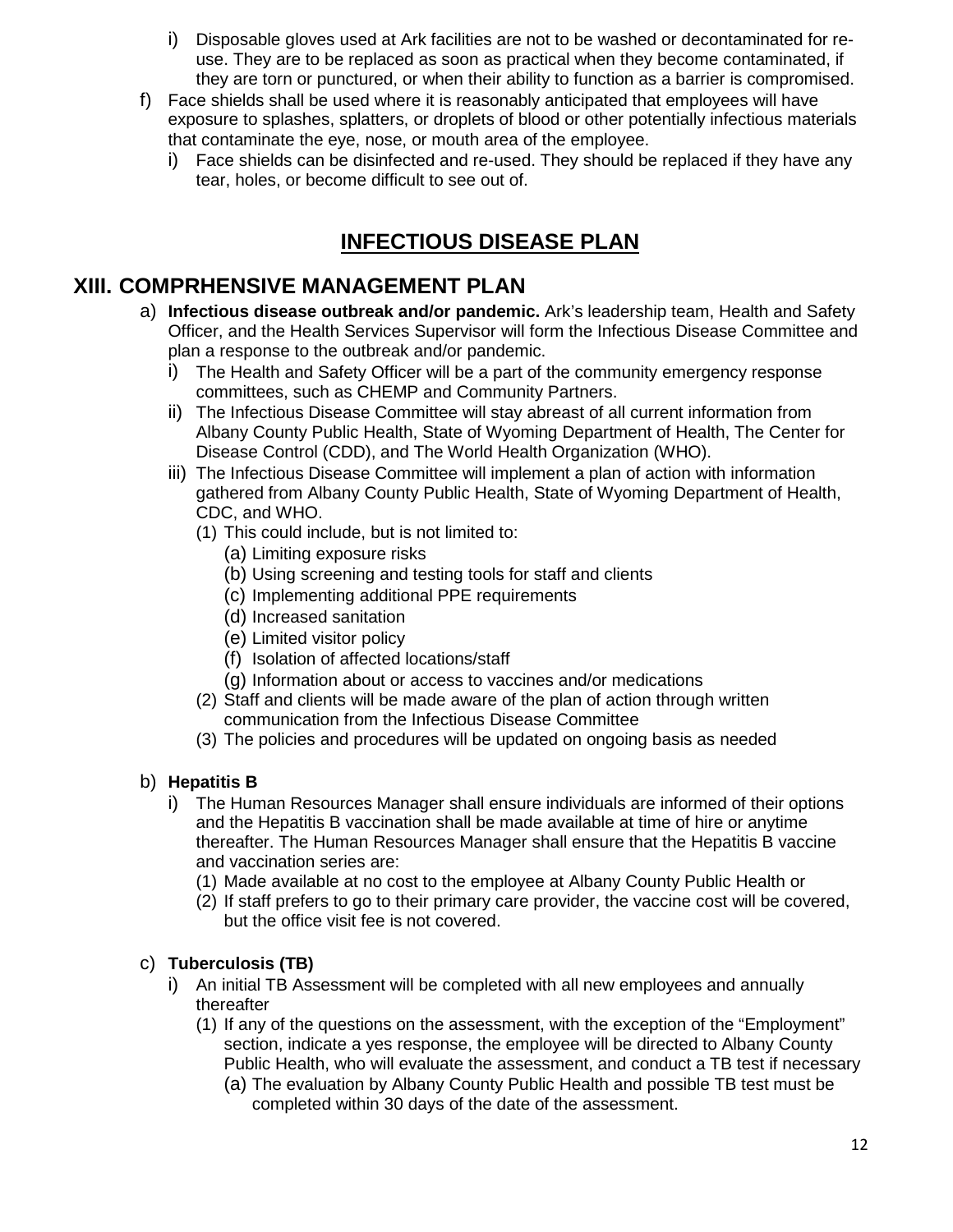- (b) Employees who do not complete the TB assessment within one year and 30 days of the previous test or assessment will NOT be permitted to work.
- (2) If initial TB assessment shows no significant risk and annual assessment shows now significant risk, but employee contracts TB, OSHA assumes that the conversion is job related. Therefore, an investigation will be made to try to determine the cause of the conversion, at Ark's expense.
- (3) A record of employee test results, annual assessments and any subsequent treatment will be maintained in each employee's permanent file.
- (4) A record of employee exposure to TB will be maintained by the Infectious Disease Committee and recorded on the OSHA 300 log and confidentiality will be maintained
- ii) Symptoms of TB include cough, hemoptysis, fever, malaise, fatigability, anorexia, weight loss, and irregular menses.
	- (1) If employee is exhibiting any of these symptoms they should contact Albany County Public Health and/or his/her primary care provider to be tested for TB.
	- (2) The employee cannot return to work until their private physician provides a written statement of non-infectiousness and notice of treatment.
	- (3) The employee should be aggressive in seeking diagnosis and treatment for TB if that person knows or suspects he/she has HIV infection or other conditions causing an increased risk of rapid progression of TB.
	- (4) All TB skin tests classified as positive will be promptly reported to and reviewed by Albany County Public Health.
- iii) Appropriate respiratory protection will be worn by any employee in any area where there is a risk of contracting TB. This includes any room used to assess a person suspected of having TB and any vehicle used to transport a person suspected of having TB.
	- (1) HEPA or N-95 respirations will be provided and available and will meet the OSHA Respiratory Protection standard and meet approval by NIOSH.
	- (2) Before using a N-95 respiratory, employees must: have a medical evaluation, have the respirator fit tested, and be trained on respirator use.

# <span id="page-12-0"></span>**XIV. EXPOSURE DETERMINATION**

- a) In accordance with OSHA regulations, all jobs at Ark have been analyzed to determine which are "occupationally exposed" to blood or other potentially infectious materials. These are jobs where there is reasonably anticipated skin, eye, mucous membrane or parenteral contact with blood or other potentially infectious material. Jobs that have been classified as "occupationally exposed" are specifically identified on job descriptions.
	- i) **Compliance Methods**
		- (1) Standard precautions will be observed at all Ark facilities in order to prevent contact with blood or other potentially infectious materials. All blood or other potentially infectious material will be considered infectious regardless of the perceived status of the source individual.
		- (2) Hand washing facilities are available to employees who incur exposure to blood or other potentially infectious materials.
		- (3) Area supervisors shall ensure that after the removal of personal protective gloves, employees shall wash hands and any other potentially contaminated skin area immediately, or as soon as feasible, with soap and water.

### ii) **Work Area Restrictions**

- (1) In work areas where there is a reasonable likelihood of exposure to blood or other potentially infectious material, employees are not to eat, drink, apply cosmetics or lip balm, smoke, or handle contact lenses.
- (2) Food and beverages are not to be kept in refrigerators, freezers, shelves, cabinets, or on counter tops or bench tops where blood or other potentially infectious materials are present.
- iii) **Specimens**
	- (1) If a refrigerator is used to store specimens, it must be clearly labeled for storage of specimens and must not be used for food storage.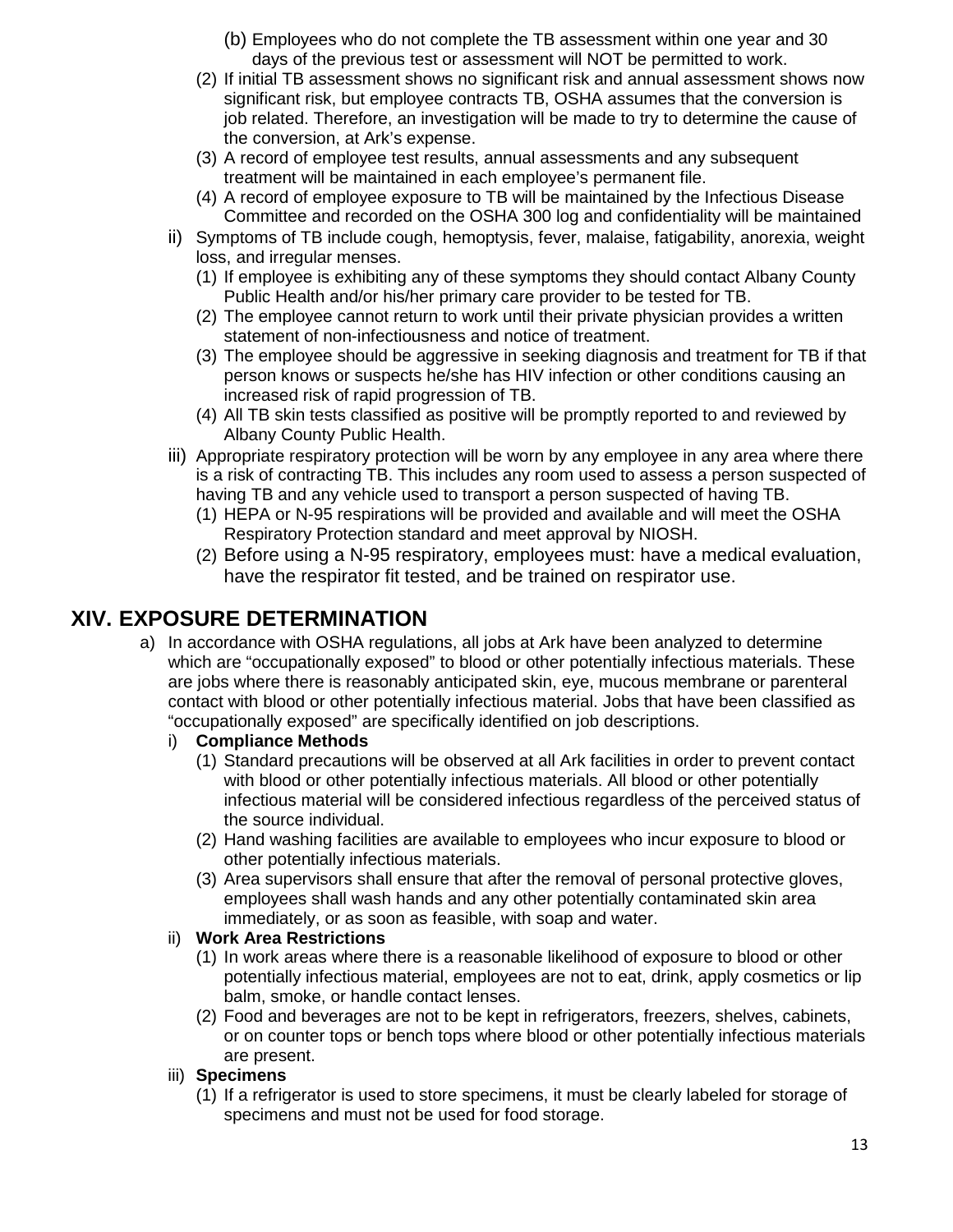- (2) Specimens of blood or other potentially infectious materials (such as urine) will be placed in a container which prevents leakage during the collection, handling, processing, storing and transporting of the specimens.
- (3) Standard precautions will be used in the handling of all specimens as long as the containers are recognizable as containing specimens. This applies only while the specimens remain in the facility.
- (4) Any specimens which could puncture a primary container will be placed within a secondary container which is puncture resistant. If outside contamination of the primary container occurs, the primary container shall be placed within a secondary container which prevents leakage during the handling, processing, storing, transporting, or shipping of the specimen.

#### iv) **Contaminated Equipment**

(1) Area Supervisors are responsible for ensuring that equipment which has become contaminated with blood or other potentially infectious materials shall be examined prior to servicing or shipping and shall be decontaminated as necessary unless the decontamination of the equipment is not feasible. Equipment not decontaminated shall be tagged/labeled.

### <span id="page-13-0"></span>**XV. PROCEDURE FOLLOWING EXPOSURE**

### a) **Employee Procedures**

- i) Cuts, Scratches, or Bites Area contaminated with potentially infectious materials should be washed with soap and water. Blot the area gently and cover the wound.
- ii) Eye, Mouth, and Mucous Membrane Exposure Splashes of potentially infectious materials to the face, eyes, nose and mouth or a skin lesion warrants immediate, gentle flushing the affected area with large amounts of room temperature tap water for 10 minutes, if available. If the affected area includes the eyes, use eyewash when present. The goal is to promote rapid dilution of the material without irritating the mucous membranes or underlying tissues. The nose or abraded skin, BUT NOT THE EYE, can then be rinsed with diluted soap as a gentle wash solution when feasible. Then the area should be rinsed with water.
- iii) Needle stick Injury If near a sink, immediately rinse the injured area in flowing cold tap water. Wash the injured area for 10 minutes with soap. Rinse with water.
- iv) Clean up spills and splattering of any bodily fluids using the instructions provided in the spill kit.
- v) Contact your supervisor to report the incident. If you choose to seek medical attention, you will need to inform your supervisor so you can be relieved from duty.
	- (1) You may choose to seek medical evaluation or treatment, but are not required to do so. Medical evaluation and treatment will be paid for by Ark.
	- (2) Ark personnel cannot give you advice on whether or not you should seek medical care.
- vi) When relieved from duty, you may contact your personal physician or IMH Emergency Room.
	- (1) Take exposure packet with you to your personal physician or medical professional.
	- (2) Explain that you have been exposed to unknown (or if known, what) blood borne pathogens.
	- (3) Begin treatment as prescribed.
- vii) Complete incident/accident report and give it to your supervisor.
- viii)Work with your supervisor and health care professional for any additional follow-up needs.

#### b) **Supervisor Procedures**

- i) Immediately upon notification by employee of the exopause, relieve the employee from duty, if requested.
	- (1) Reassure employee that medical attention, if sought, will be paid for by Ark.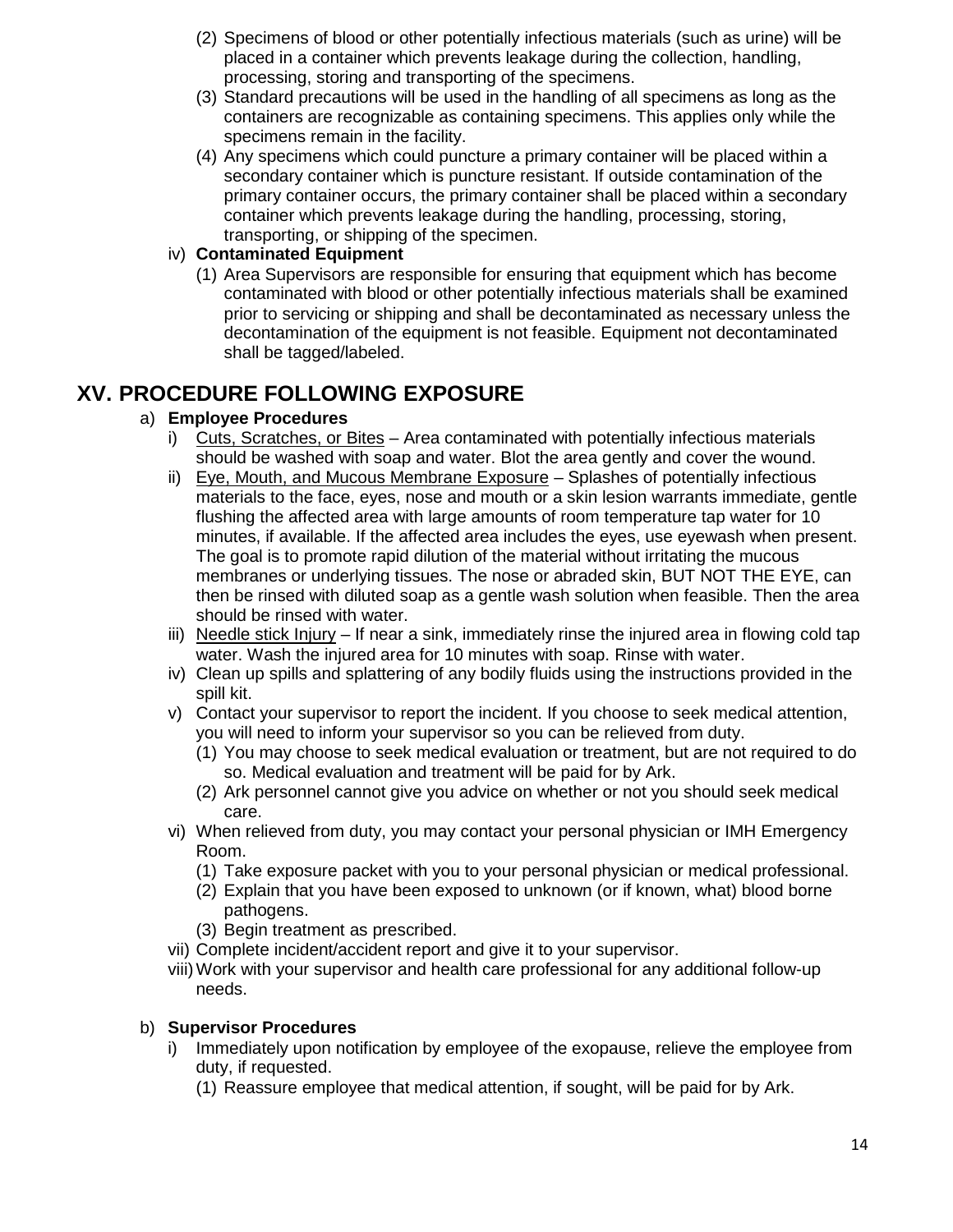- ii) All employees incurring an exposure will be offered post-exposure evaluation and followup in accordance with OSHA standards.
	- (1) Offer the post-exposure evaluation to the employee.
	- (2) Assist the employee with completing the incident/accident report. Include all circumstances under which the exposure occurred.
	- (3) Notify the Safety Committee Chair and the Human Resources Manager as soon as possible.
	- (4) Begin gathering documentation of route of exposure, and identification and documentation of source individual. Documentation includes any known infection of HBV or HIV.
		- (a) Step One: check for exciting documentation. If documentation shows infectivity, go to Step Four. If no documentation exists, or documentation shows no infectivity, go to Step 2.
		- (b) Step 2: Try to obtain consent to test the blood of the source individual for HBB or HIV infectivity. If consent cannot be obtained, the Human Resources Manager is to certify that the required consent cannot be obtained.
		- (c) Step 3: When the source individual's consent is received, the source individual's blood shall be tested and the result documented. Testing shall be done by a certified lab.
		- (d) Step 4: Results of the source individual's testing shall be made available to the exposed employee and the employee shall be informed of applicable laws and regulations concerning disclosure of the identity and infectious status of the source individual.
		- (e) Step 5: Obtain consent to collect and test the exposed employee's blood. The employee will be offered the option of having their blood collected for testing immediately or having the sample preserved for up to 90 days to allow the employee to decide if their blood should be tested for HIV serological status.

### c) **Human Resources Manager Procedures**

- i) Will ensure that all exposure incidents will be investigated by the Safety Committee Chair and documentation will be added to the incident/accident report.
- ii) Ensure that healthcare professionals responsible for an employee's post exposure evaluation are provided the following:
	- (1) A written description of the exposed employee's duties as they relate to the exposure incident.
	- (2) Written documentation of the route of exposure and circumstances under which the exposure occurred.
	- (3) Results of the source individual's blood testing, if available.
	- (4) All medical records relevant to the appropriate treatment of the employee including vaccination status.
- iii) Obtain and provide the employee with a copy of the evaluating healthcare professional's written opinion within 15 days of completion of the evaluation.
	- (1) The healthcare professional's written opinion for post exposure follow-up shall be limited to the following information:
		- (a) A statement that the employee has been informed of the results of the evaluation.
		- (b) A statement that the employee has been told about any medical conditions resulting from exposure to blood or other potentially infectious materials which require further evaluation or treatment.
		- (c) All other findings or diagnosis shall remain confidential and shall not be included in the written report.
- iv) Medial records shall be maintained in accordance with OSHA Standard 29 CFR 1910.20. These records shall be kept confidential, and must be maintained for at least the duration of employment plus 30 years. The records shall include the following:
	- (1) The name and social security number of the employee.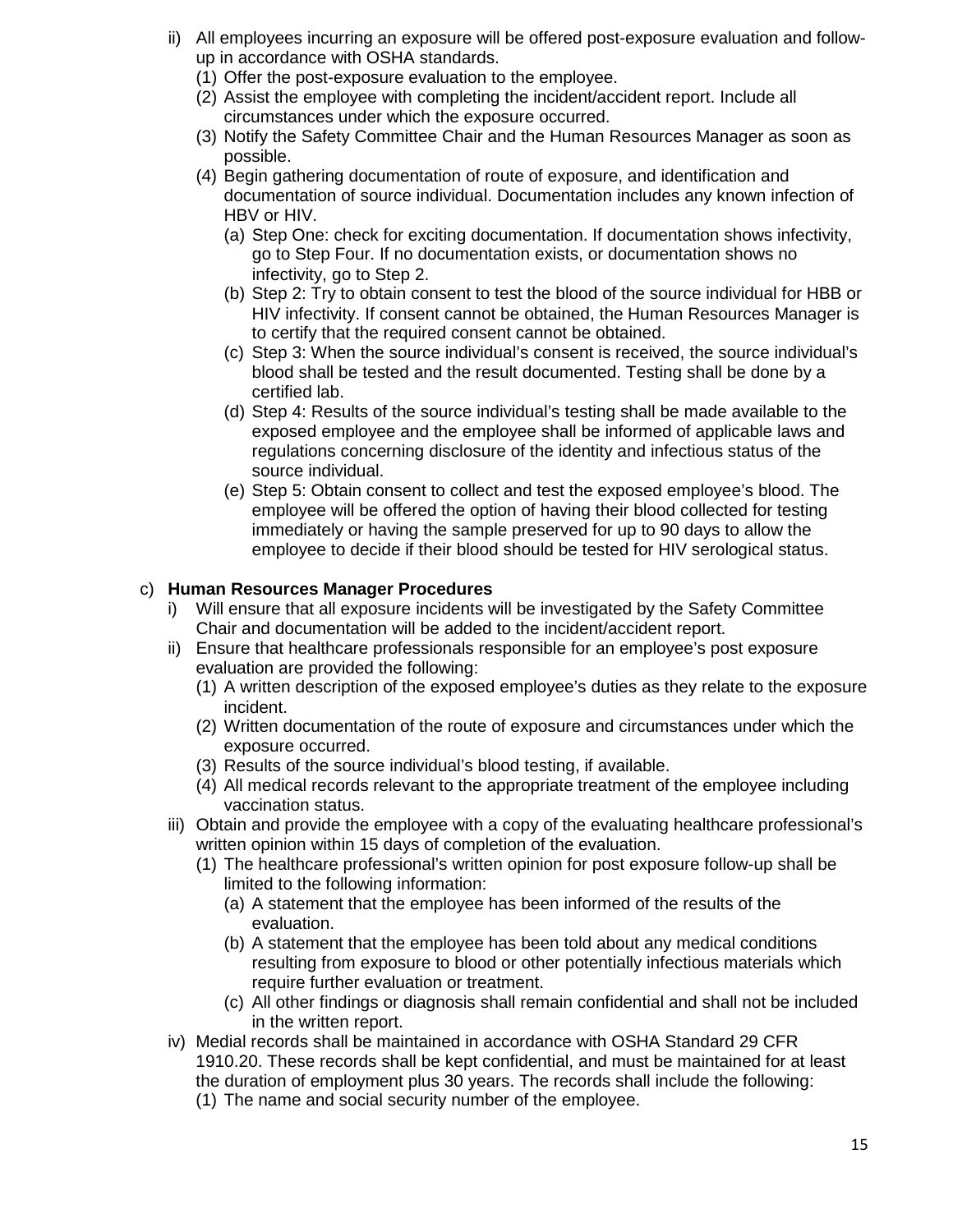- (2) A copy of the employee's HBV vaccination status, including the dates of the vaccination.
- (3) A copy of all results of examinations, medical testing, and follow-up procedures.
- (4) A copy of information provided to the healthcare professional, including a description of the employee's duties as they relate to the exposure incident, and documentation of the routes of exposure and circumstances of the exposure.

# <span id="page-15-0"></span>**XVI. TRAINING ON AND PREVENTION OF EXPOSURES**

- a) Training is provided within 30 days of hire; training must be repeated within 12 months of the previous training. It shall be tailored to the education and language level of employee, and offered during normal working hours. Trainers must be knowledgeable in the subject matter. Training will include the following:
	- i) An explanation of modes of transmission of blood borne pathogens. (1) Causes and symptoms of blood borne diseases.
	- ii) An explanation of Ark's Health and Safety program and where the manual can be obtained.
	- iii) What to do in the event of an exposure.
	- iv) The use of PPE's and what PPE is available.
		- (1) Classroom training records will be kept in the employee's personnel file and are available to the employee upon request.
- b) The Health and Safety Program is also reviewed, in part, monthly at staff meeting. The entire Health and Safety Program is reviewed in its entirety at least once a year.

# **HAZARD COMMUNICATION PLAN**

# **XVII. TRAINING AND SAFETY DATA SHEETS (SDS)**

- <span id="page-15-1"></span>a) **Training** on the hazard communication plan and the SDS book will be done prior to using hazardous chemicals.
	- i) It is the staff's responsibility to ask their supervisor for training on the hazardous material before use.
	- ii) If there are any tasks which are not done on a routine basis, they will be handled through specific training. It will be the responsibility of the individual's supervisor to provide training on the specific hazardous of non-routine tasks.

### b) **Safety Data Sheet Books**

- i) Area supervisors shall ensure that necessary SDS's for hazardous materials are obtained and ensure that the SDS books are maintained and up to date.
- ii) The SDS book for all hazardous chemicals to which employees may be exposed will be maintained in alphabetical order and will be available to all employees during each work shift.
- iii) The SDS book must have an index (table of contents) at the front of the book and the index must be maintained and kept up to date.
- iv) Employees will be advised to take a copy of the applicable SDS sheet to the medical facility if emergency treatment is necessary due to exposure.

### c) **Container Labeling**

- i) All products used at Ark Regional Services will be kept in the original container
	- (1) The only exception to this is the Hil-Phene in the spill kits. Each spill kit will have a SDS for the Hil-Phene.

# **HAZARD IDENTIFICATION, ASSESSMENT, AND CONTROL**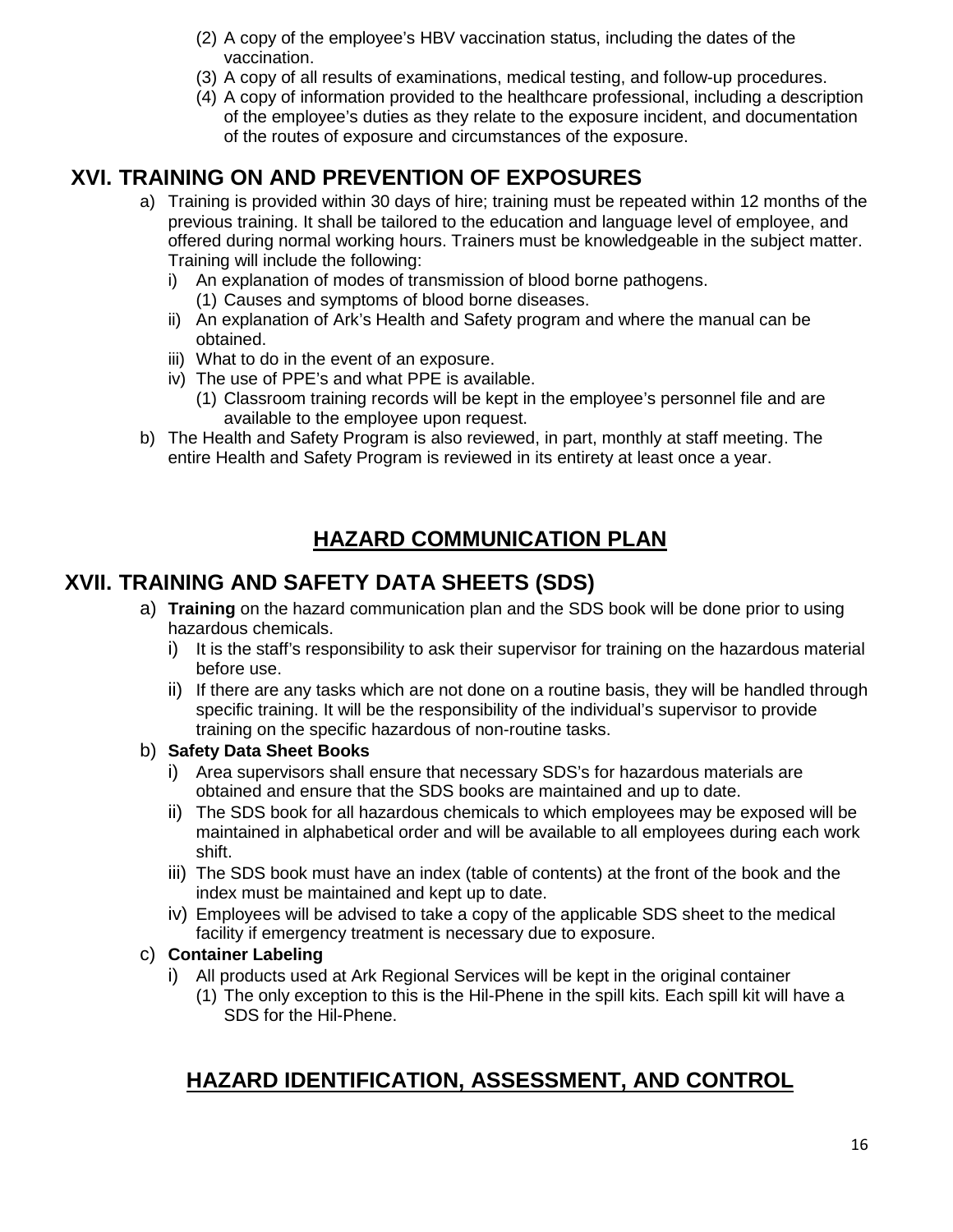# **XVIII. HAZARD IDENTIFICATION**

<span id="page-16-0"></span>a) Hazard identification and elimination to ensure a safe living space for clients and work space for employees is an inherent responsibility for area supervisors, but also requires employee involvement. It is the responsibility of everyone (management, supervisors, and all employees) to identify, report, and correct all possible hazards. Employees are particularly important in this process as they are in the best position to identify hazards in the work place and day-to-day operations. **Reporting hazards is a protected activity and no action will be taken against anyone identifying unsafe conditions.** Reports should be made to the safety committee chair for appropriate action.

# <span id="page-16-1"></span>**XIX. HEALTH AND SAFETY INSPECTIONS**

### a) **Health and Safety Inspection Procedure**

- i) Area Supervisors will conduct regular inspections of the work area, not in conjunction with the quarterly inspections performed by the Safety Committee and Maintenance Department.
- ii) The Safety Committee and the Maintenance Department conduct formal quarterly Health and Safety Inspections of all facilities owned, operated or leased by Ark Regional Services. The purpose of the inspections is to identify hazards or unsafe practices before they cause an injury or accident.
	- (1) Ark Regional Services will not perform inspections of facilities that are not owned, operated or leased by the organization. If a health or safety issue is noticed by an individual living or working at one of these sites, or by a staff member providing services at one of these sites, Ark Regional Services will notify the appropriate person (landlord, owner, employer, etc.). Depending on the severity of the issue, Ark Regional Services may recommend that the individual not return to the area until the issue has been corrected.
- iii) External Agency Inspections are completed annually. This is usually completed by the local fire department.
- iv) Wyoming Workers' Safety may provide technical assistance, private consultation services as requested.
- v) Insurance company representatives may conduct on-site consultation and inspections as requested.
- b) **Follow-Up Procedures**
	- i) Area supervisors will discuss findings with employees/clients responsible for creating the condition.
	- ii) Area supervisors will ensure recommended corrections/changes are discussed with the proper person to ensure correction is completed.
	- iii) Area Supervisor will follow-up on changes, corrections and other actions.
	- iv) Inspection checklists and corrective action documents are retained in the Safety Committee files.

# <span id="page-16-2"></span>**XX. LOCKOUT/TAGOUT PROGRAM**

- a) Only employees trained in lockout/tagout procedures will perform maintenance or repairs on equipment.
- b) A copy of the lockout/tagout program can be found in the Vice President of Maintenance and Technology's office.

# **HEALTH AND SAFETY RULES**

### <span id="page-16-3"></span>**XXI. GENEREAL VEHICHLE INFORMATION**

- a) Do not text or use cell phones when driving.
- b) Follow all traffic laws.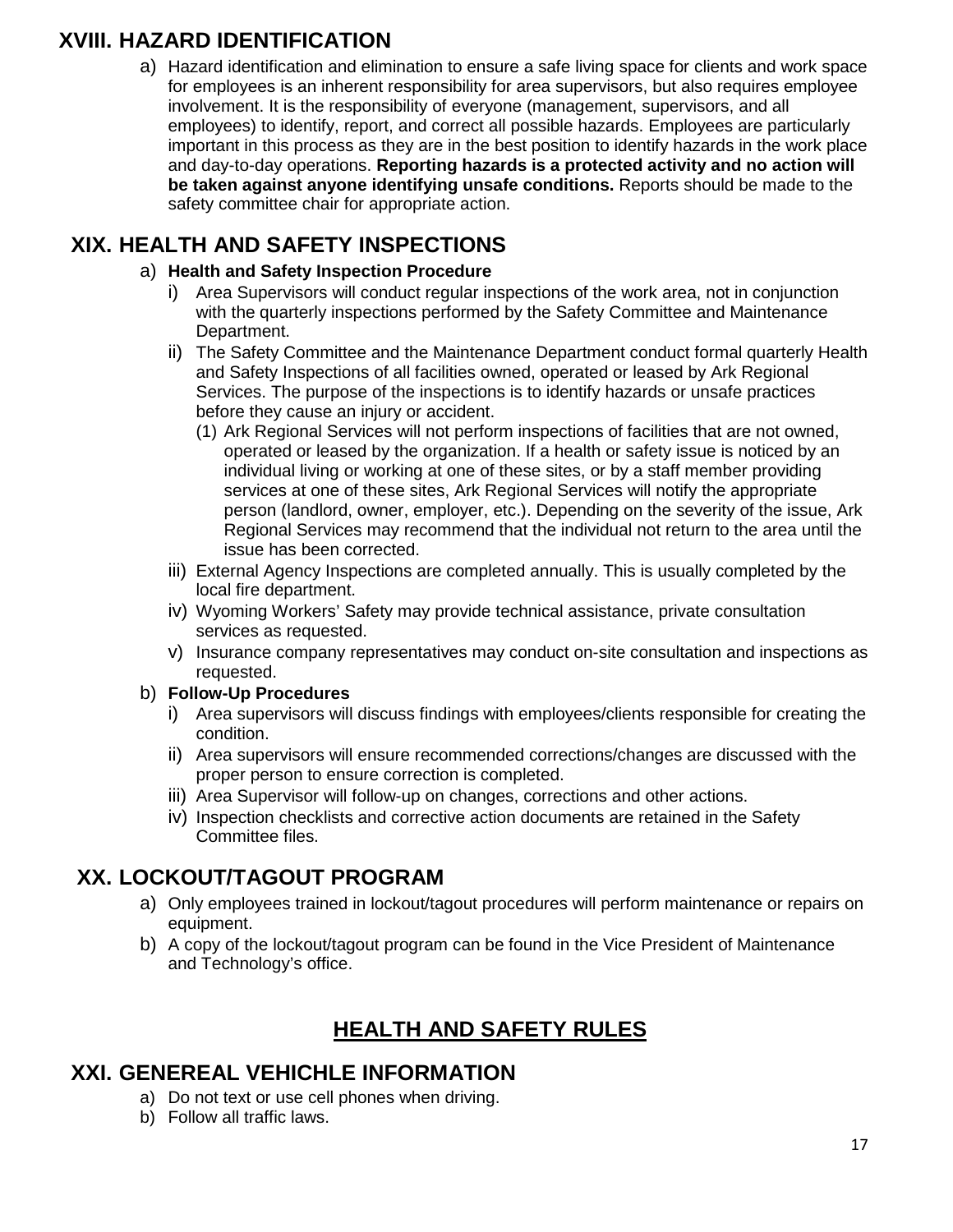- c) Do not do U-Turns while driving an Ark vehicle.
- d) Do not leave a vehicle running unattended. If you want to warm up a vehicle in the winter you must stay in the vehicle while it is warming up.
- e) Clients should not be left unattended in vehicles unless otherwise specified in their plan of care.
- f) Plan ahead, allow plenty of time to reach your destination so there is not need to rush. Be aware of factors that may increase your driving time (weather, traffic, road construction, etc.)
- g) Address any distracting behaviors immediately. Pull over if necessary.
- h) Never leave an Ark vehicle with the gas tank less than  $\frac{1}{2}$  full. It is your responsibility to fill the tank.
- i) Remove all trash from the vehicle after use. It is your responsibility to assist the clients in keeping the vehicles clean.
- j) It is your responsibility to transport clients in a safe manner and to take care of Ark vehicles.
- k) Before you drive an Ark vehicle you should do the following:
	- a. Visually check the vehicle, including all tires
	- b. Ensure that the vehicle emergency safety cards and the registration and insurance cards are in the glovebox.
	- c. Check the gas level. Fill the tank if it is at  $\frac{1}{2}$  tank or less.

# **XXII. GENERAL WORK PLACE SAFETY RULES**

- <span id="page-17-0"></span>a) Report unsafe conditions to your immediate supervisor.
- b) Promptly report all accidents/injuries/incidents to your immediate supervisor.
- c) Use personal protective equipment when necessary.
- d) Properly care for and be responsible for all personal protective equipment.
- e) Wear appropriate clothing for your department or work area.
- f) Operate machines or other equipment only when all guards and safety devices are in place and in proper operating condition.
- g) Training on equipment is required prior to unsupervised operation.
- h) Never use defective tools or equipment. Report defective tools or equipment to immediate supervisor.
- <span id="page-17-1"></span>i) Compliance with all governmental regulations and all company safety rules is required.

### **XXIII. HOUSEKEEPING**

- a) Proper housekeeping is the foundation for a safe work environment. It definitely helps prevent accidents and fires, as well as creating a professional appearance in the work area.
- b) All work areas, floors, aisles, and stairways will be kept clean and orderly, and free of hazards. Spills will be immediately cleaned up.
- c) Combustible scrap, debris, and garbage shall be removed from the work area at frequent and regular intervals.
- d) Stairways, walkways, exit doors, areas in front of electrical panels, and areas in front of firefighting equipment will be kept clear of materials, supplies, trash, equipment and other debris.
- e) No items are to be stored in furnace or water heater closets.
- f) Only charcoal that does not require lighter fluid is to be used and it must be stored in a metal cabinet not in the living quarters when not in use.
- <span id="page-17-2"></span>g) Ashes from charcoal grills must be placed in a tightly sealed metal container until completely cool.

# **XXIV. ELECTRICAL**

a) Live electrical parts shall be guarded against accidental contact by cabinets, enclosures, location, or guarding. Open circuit breaker openings or knock out holes, broken receptacles/switches, missing cover plates, etc., will be reported to supervisors for repair or replacement.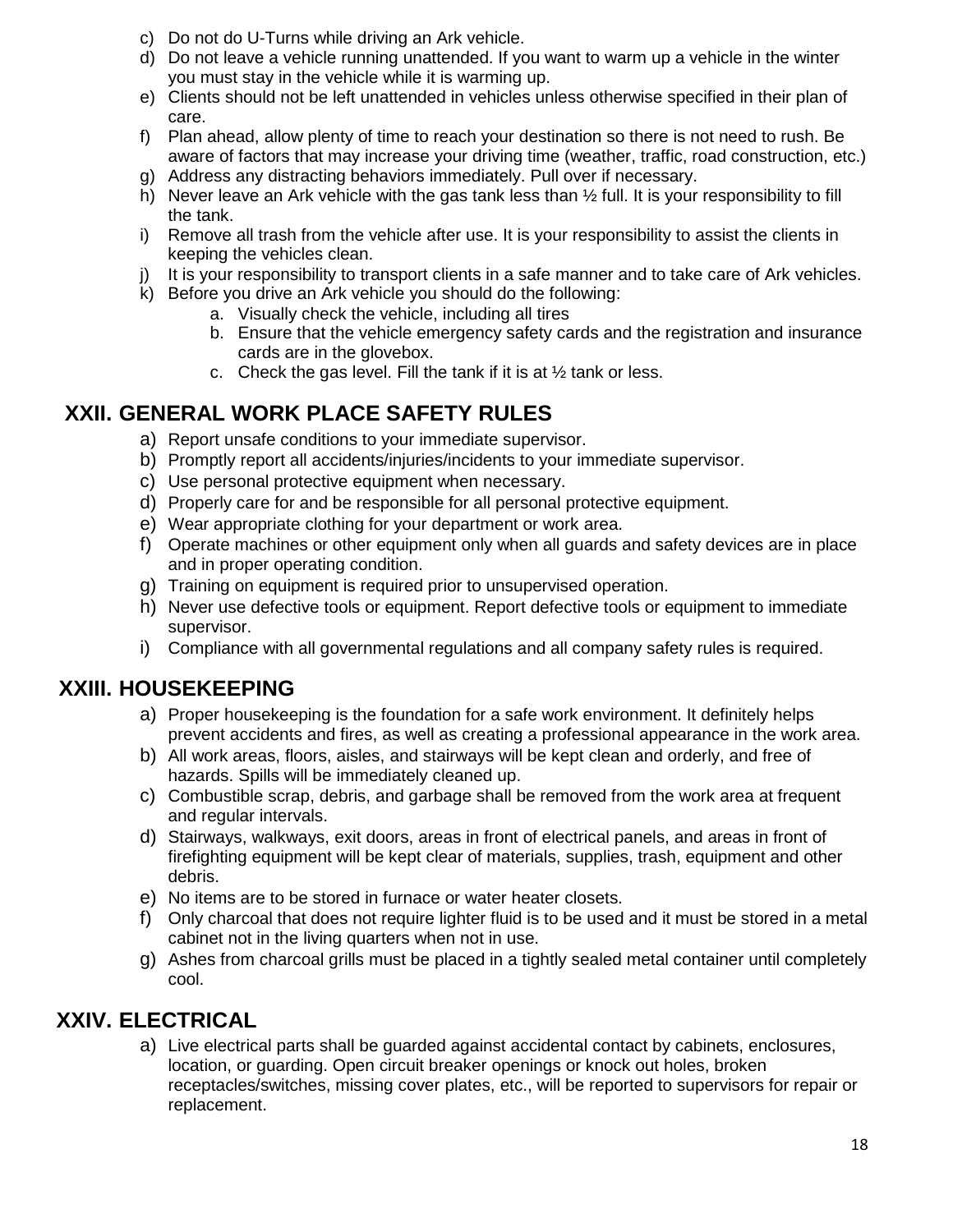- b) Space around electrical equipment and distribution boxes will be kept clear and accessible.
- c) Circuit breakers, switch boxes, etc., will be legibly marked to indicate their purpose.
- d) Extension cords are not to be used in any Ark facility without approval from the Safety Committee Chair.
- e) All lamps that are at a significant risk of breakage will be protected.
- <span id="page-18-0"></span>f) Halogen lamps will not be used in any Ark facility.

# **XXV. SPACE HEATERS**

- a) All space heaters must be approved by the Vice President of Maintenance and Technology before usage.
- b) Space heaters should only be used occasionally and not as a permanent heat source.
- c) Turn off and unplug space heater when leaving the area.
- <span id="page-18-1"></span>d) All space heaters used in Ark facilities must be equipped with a tip over switch and a heat limit switch.

# **XXVI. COMPRESSED GAS CYLINDERS**

- a) All gas cylinders shall have their contents clearly marked on the outside of each cylinder.
- b) Cylinders must be transported, stored, and secured in an upright position, in a proper storage container. They will never be left lying on the ground or floor, nor used as rollers or supports.
- c) Cylinder valves must be protected with caps and closed when not in use.
- d) Oxygen cylinders and fittings will be kept away from oil and grease. Oxygen cylinders will be stored at least 20 feet from any fuel gas cylinder, or separated by a fire barrier at least five feet high.

# **XXVII. LADDERS**

- <span id="page-18-2"></span>a) Ladders will be inspected frequently to identify any unsafe conditions. Those ladders which have developed defects will be removed from service.
- b) Portable ladders will be placed as to prevent slipping, or if used on other than stable, level, dry surfaces, will be tied off or held. A simple rule for setting up a ladder at the proper angle is to place the base from the vertical wall equal to one-fourth the working length of the ladder.
- c) Portable ladders will extend at least three feet above the upper level to which the ladder is used to gain access.
- d) The top of the stepladder will not be used as a step.
- <span id="page-18-3"></span>e) Only one person will be on a ladder at a time.

# **XXVIII. SAFETY RAILING AND OTHER FALL PROTECTION**

- a) All open sided floors and platforms four feet or more above adjacent floor/ground level must be guarded by a standard railing.
- b) All stairways of four or more risers will be guarded by a handrail, or stair rails on the open side. Handrails or stair rails will be provided on both sides if the stairs are more than 44 inches wide.
- <span id="page-18-4"></span>c) When a hole or floor opening is created during a work activity, a cover or a barricade must be installed immediately.

# **XXIX. MISCELLANEOUS**

- a) Only trained employees will operate fork lifts.
- b) Only properly trained drivers will operate ATVs.
- c) Ark Regional Services is a smoke free workplace. Smoking is not permitted in any Ark facility or vehicle.